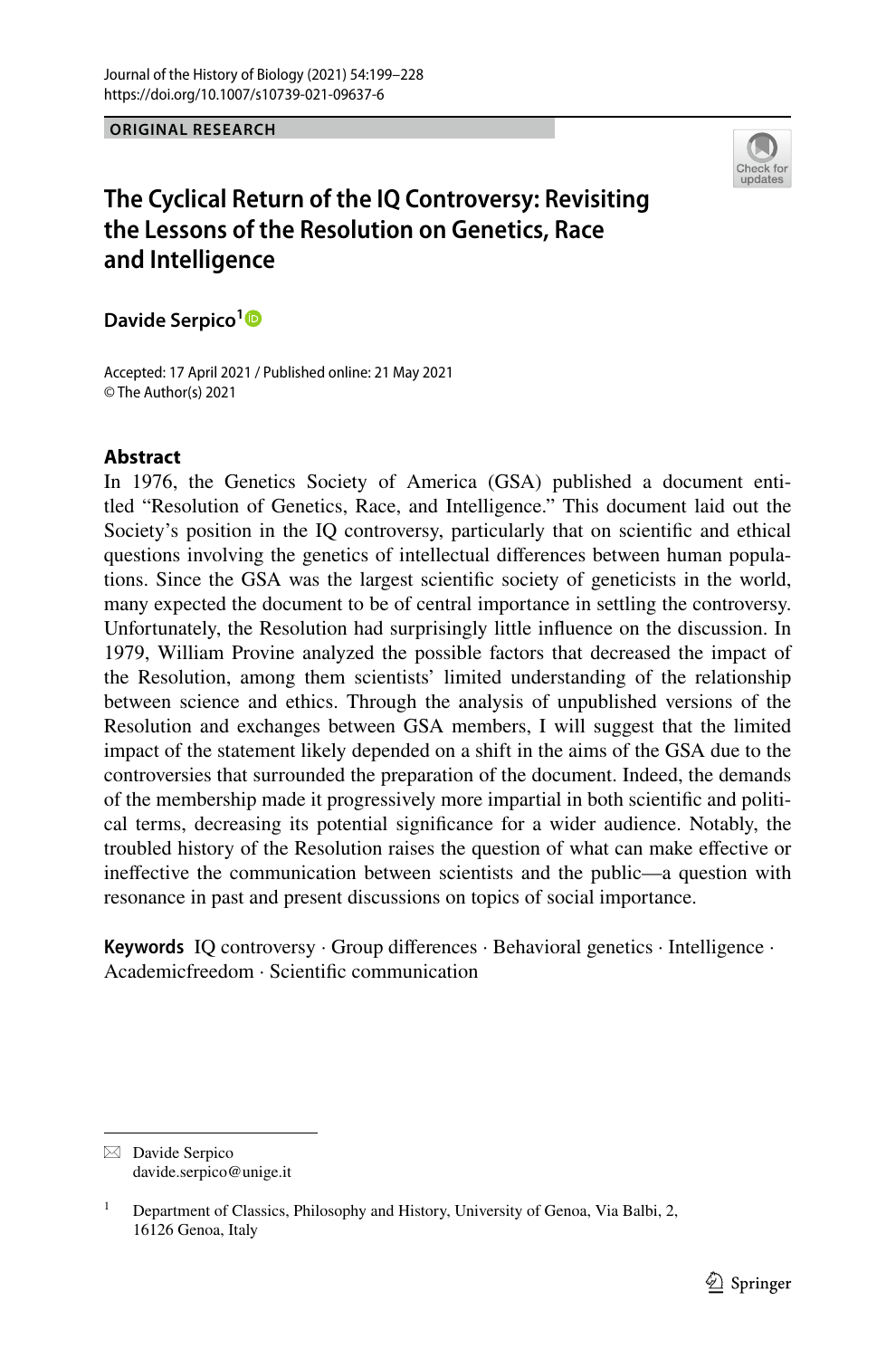#### **Introduction**

Since the nineteenth-century beginnings of the debate on *nature* and *nurture*, scholars have disagreed on the source of observed psychological variation within and between groups. Research on human populations, heredity, and intelligence have generated heated discussions with respect to many publications (e.g., Herrnstein [1971](#page-27-0); Herrnstein and Murray [1994;](#page-27-1) Jensen [1969;](#page-28-0) Levin [1997;](#page-28-1) Lynn [2008](#page-28-2), [2010;](#page-28-3) Rushton [1995;](#page-29-0) Wade [2014](#page-29-1); see also Weinberg [2020](#page-29-2)), as well as to specifc events (Adams [2019](#page-26-0); Lally [2018;](#page-28-4) Meredith [2018](#page-28-5)).

On several occasions, scientifc societies and groups of scholars have attempted to settle the debate by publishing official statements and petitions, among them UNESCO ([1950](#page-29-3)[, 1952\)](#page-29-4), American Association for the Advancement of Science [\(1963](#page-26-1), [1967\)](#page-26-2), American Psychological Association [\(2001](#page-26-3)), Cubelli ([2010\)](#page-27-2), Letters: "A Troublesome Inheritance" [\(2014](#page-29-5)), and American Society of Human Genetics [\(2018](#page-26-4)). Such statements have often divulged state-of-the-art knowledge in order to counter racism and discrimination. For instance, the 1950s UNESCO project was motivated by the belief that science had already produced the correct antiracist knowledge and the next step was to promulgate such knowledge worldwide. Nevertheless, the statement—like other documents of the same sort—was unable to achieve its goal (see Brattain [2007;](#page-27-3) Provine [1986](#page-28-6)).

Among such statements, the "Resolution on Genetics, Race, and Intelligence" (Russell [1976;](#page-29-6) hereafter Resolution), published by the Genetics Society of America (GSA), is particularly interesting for its long and convoluted drafting process, which lasted roughly three years and involved many contributors. Indeed, the process required the eforts of hundreds of GSA members as well as an ad hoc Committee on Genetics, Race, Intelligence (1974–1975) appointed by the Society, which consisted of Harrison Echols (University of California, Berkeley), Walter E. Nance (Indiana University), David D. Perkins (Stanford University), Janice B. Spoford (University of Chicago), John R. G. Turner (then at State University of New York Stony Brook), and Elizabeth S. Russell (Jackson Laboratory, Bar Harbor, Maine). On the scientifc side, the document discussed methodological limitations of genetic studies of human intelligence. On the ethical side, it discouraged racism and discrimination.

Since the GSA, at the time boasting around 2600 members, was the largest scientifc society of geneticists in the world, many expected the document to be of central importance in providing guidance to policymakers and settling the IQ controversy. For instance, Evelyn Witkin, a geneticist at Rutgers University, commented that the Resolution may well have been "the most important statement that this generation of American geneticists is called upon to make, and each of us is obliged to express an honest judgment."<sup>[1](#page-1-0)</sup> In the early phases of the project, the intention was to disseminate the Resolution in as many outlets as possible, including publication in *Genetics* (the official journal of the Society), *Science*, *Nature*, and *Bioscience* as well as

<span id="page-1-0"></span><sup>&</sup>lt;sup>1</sup> Letter from Evelyn Witkin to Oliver Smithies, 6 September 1975, John R. G. Turner Collection, University of Leeds Library, Special Collections, MS 2044, [https://explore.library.leeds.ac.uk/special-colle](https://explore.library.leeds.ac.uk/special-collections-explore/510877) [ctions-explore/510877,](https://explore.library.leeds.ac.uk/special-collections-explore/510877) Leeds, England; hereafter Turner Collection.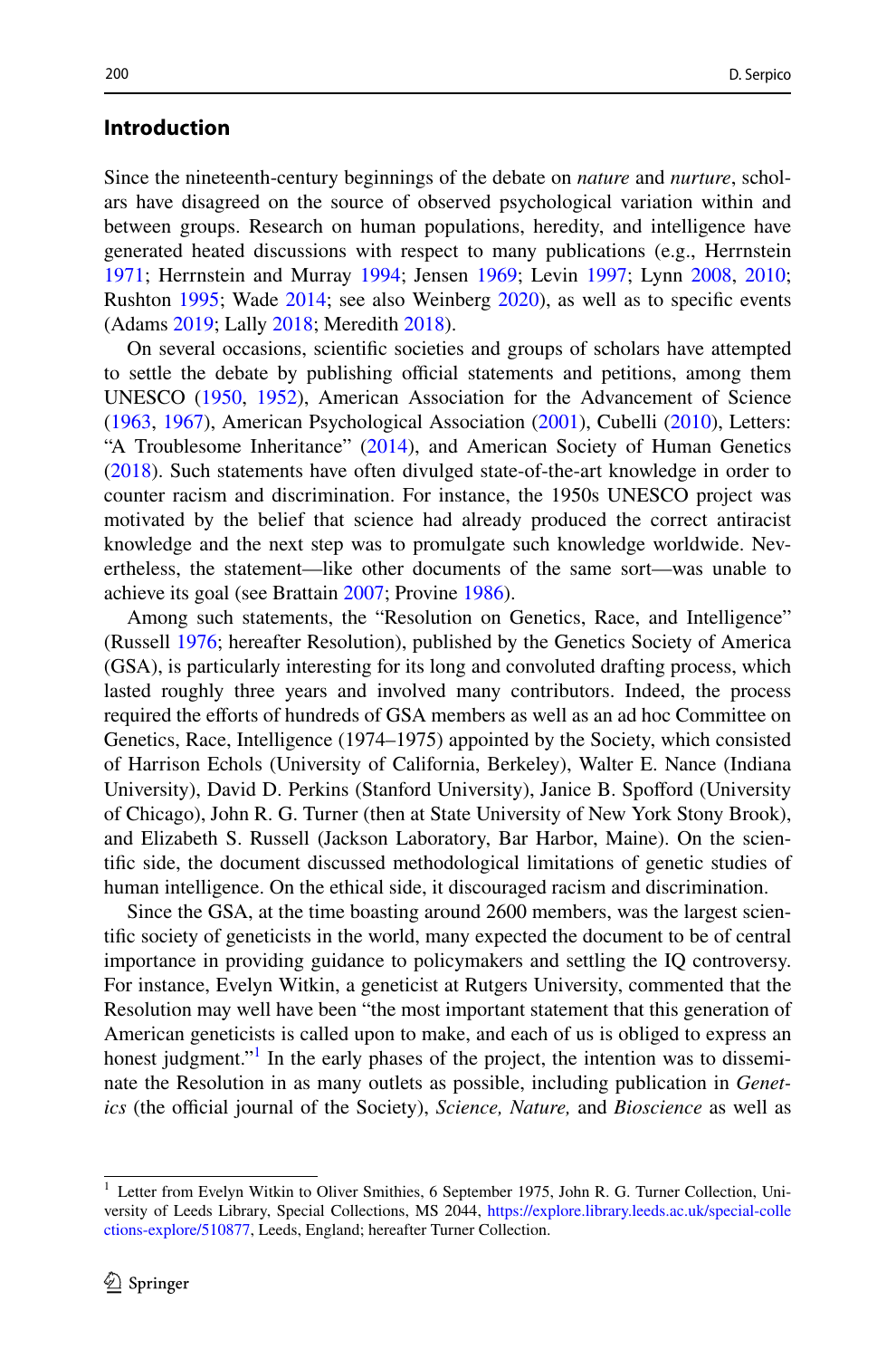through press conferences. In the end, the fnal version of the document was only published in *Genetics* and had surprisingly little impact on discussions of genetics, race, and intelligence.

In 1979, William Provine, a historian of evolutionary biology and population genetics at Cornell University, analyzed the events relating to the drafting of the Resolution and pointed to factors that decreased its public resonance (Provine [1979;](#page-28-7) see also Provine  $1986$ <sup>[2](#page-2-0)</sup> According to Provine, the statement was not impactful because it did not clearly rebuke the hereditarian hypothesis and was not sufficiently publicized. Moreover, he believed that GSA members were "ethically naïve," that is, they simply did not see the moral issues at stake [\(1979](#page-28-7), p. 34). He supported this view by noting that, among the many members of the Society, only one addressed the question of the relationship between science and morality, namely, Norman H. Horowitz, a geneticist at the California Institute of Technology (Provine [1979,](#page-28-7) p. 25; [1986](#page-28-6), p. 880).

In 1977, officials of the Genetics Society of America deposited documents pertaining to this debate in the society's records held at the American Philosophical Society in Philadelphia. However, recently deposited materials at the University of Leeds Library, Special Collections provide an opportunity to investigate the history of the Resolution further.<sup>[3](#page-2-1)</sup> The collection of the population geneticist John R. G. Turner, School of Biology, University of Leeds, who was a member of the GSA ad hoc Committee, includes dozens of letters from his private correspondence with GSA members as well as several unpublished drafts of the Resolution.<sup>4</sup> These materials help illuminate the deliberations of the ad hoc Committee and ofer a revised perspective over that of Provine.

<span id="page-2-0"></span><sup>2</sup> Provine's analysis was based on copies of drafts of the resolution and private exchanges between GSA members that were provided to him; the materials were deposited at the American Philosophical Society in September 1977; see Genetics Society of America Records (Mss.575.06.G28p); Committee on Genetics, Race, Intelligence, 1974–1975, Box 37, American Philosophical Society Library, Philadelphia, Pennsylvania, <https://search.amphilsoc.org/collections/view?docId=ead/Mss.575.06.G28p-ead.xml> (hereafter GSA Records, APS). According to the cover letter from by David Perkins (president of GSA) to Whitfeld J. Bell, Jr. (APS executive director and librarian), 23 September 1977, the material included the records of the committee chair, Elizabeth Russell, as well as additional materials he added. Turner, originally a member of the committee, also provides his own "recollection of the background to the committee and the statement"; see GSA Records, APS, Committee on Genetics, Race, and Intelligence— Background.

<span id="page-2-1"></span><sup>3</sup> The material here reviewed (accessed in Spring 2018) is part of a collection of papers that John R. G. Turner donated to the University of Leeds Library, Special Collections and that is currently being processed. For the letters relating to the GSA's Resolution, see especially MS 2044/1/3/14, box 11.

<span id="page-2-2"></span><sup>&</sup>lt;sup>4</sup> The GSA Records at the APS include early exchanges between members of the Committee on Genetics, Race, Intelligence that are not in the Turner Collection, including the petition for signatures prepared by Harrison Echols; see GSA Records, APS, Committee on Genetics, Race, Intelligence—Background Material, "Petition Concerning Genetics, Race and Intelligence." [https://diglib.amphilsoc.org/islandora/](https://diglib.amphilsoc.org/islandora/object/text:268358/#page/7/mode/1up) [object/text:268358/#page/7/mode/1up.](https://diglib.amphilsoc.org/islandora/object/text:268358/#page/7/mode/1up) The Turner Collection includes three additional drafts of the Resolution as well as letters and two documents by Douglas Futuyma and John Turner discussed here. It should be noted that, although Futuyma's and Turner's documents are not available at the APS archive, Provine ([1979\)](#page-28-7) cited them. He probably received them from Russell, chair of the ad hoc Committee, together with a copy of the correspondence between GSA members. See David Perkins to Elizabeth Russell, 11 February 1976, Committee on Genetics, Race, Intelligence – Correspondence.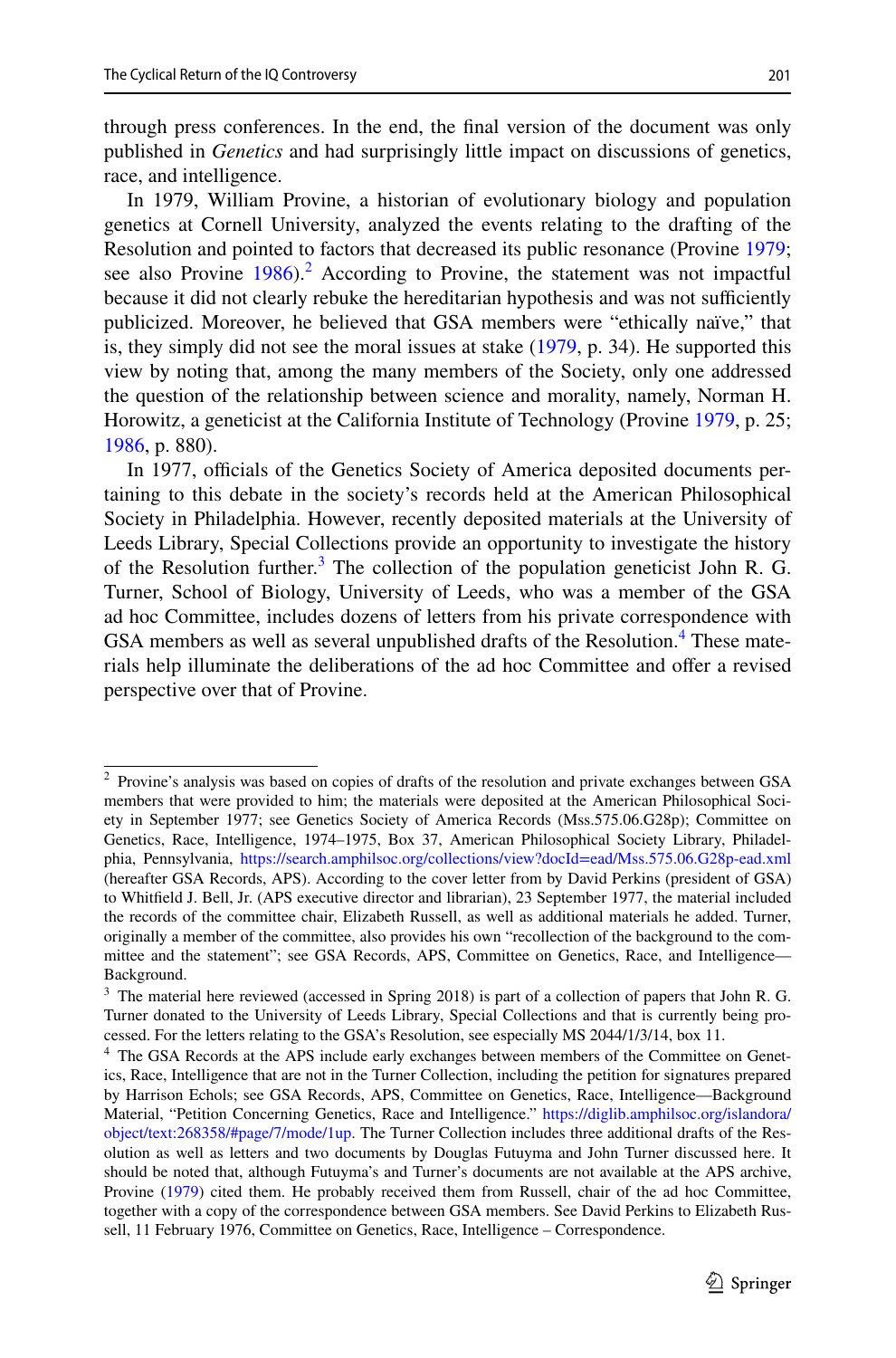In the frst section of the paper, I focus on the social context in which the IQ controversy originated. This helps clarify why an important scientifc society like the Genetics Society of America decided to take a public stand. In the second section, I describe the process of drafting the Resolution and discuss the major conceptual and perspectival diferences between the various versions of the document that followed one after another between 1973 and 1976. Through the chronological analysis of correspondence, I highlight what pressures shaped the Resolution and provide a better sense of the development of the GSA's action. In the third section, I discuss the factors that may have decreased the infuence of the document. In contrast to Provine's conclusions, my analysis of the correspondence suggests that the statement's minor impact probably had little to do with scientists' limited appreciation of ethical questions.<sup>[5](#page-3-0)</sup> An interesting aspect that emerges from the correspondence is that the attempt to meet the demands of the membership made the document progressively more "impartial" and less informative in both scientifc and political terms. This probably contributed to the decreased signifcance of the Resolution for both the public and the GSA members themselves. In this sense, Provine's hypothesis that the statement had a small impact *because* it was not publicized enough is probably misleading. As I suggest, the "burying" of the Resolution*,* rather than being a cause of its limited impact, might rather refect a shift in the aims of the GSA as its members became increasingly aware of the complexity of the debate.

In the fnal section, I ask whether anything could have been done diferently. In this sense, the history of the Resolution represents an ideal means for assessing past and contemporary debates on genetics, race, and intelligence. Discussions on this topic have continued to occur periodically despite the past eforts of scientifc societies like the GSA. Many issues debated today were already being discussed in the 1970s—including academic freedom, the relationship between science and ethics, and the social implications of genetics fndings. This raises the question of what can make the communication between scientists and the public efective or inefective—a question with resonance in past and present discussions on topics of social importance.

#### **What Led the GSA to Take a Stand?**

The debate on genetics, race, and intelligence has been revived on several occasions in the last century, but four periods were particularly important: (1) in 1916 mental tests were introduced in the US by psychologist Lewis Terman, which supported the eugenics movement by providing the means to analyze human intellectual abilities in quantitative terms (see Daniels [1973](#page-27-4); Gould [1981;](#page-27-5) Kevles [1985](#page-28-8); Terman [1916](#page-29-7)); (2) the early 1950s, when UNESCO published two statements on the subject (UNE-SCO [1950](#page-29-3), [1952;](#page-29-4) see Bangham [2015;](#page-26-5) Brattain [2007](#page-27-3); Provine [1986\)](#page-28-6); (3) the 1970s, when, as we shall see, the question of group diferences became intertwined with

<span id="page-3-0"></span><sup>5</sup> Notably, the fles at Leeds include the letters of several persons besides Horowitz who also discuss ethical and political issues, as I will discuss throughout this paper.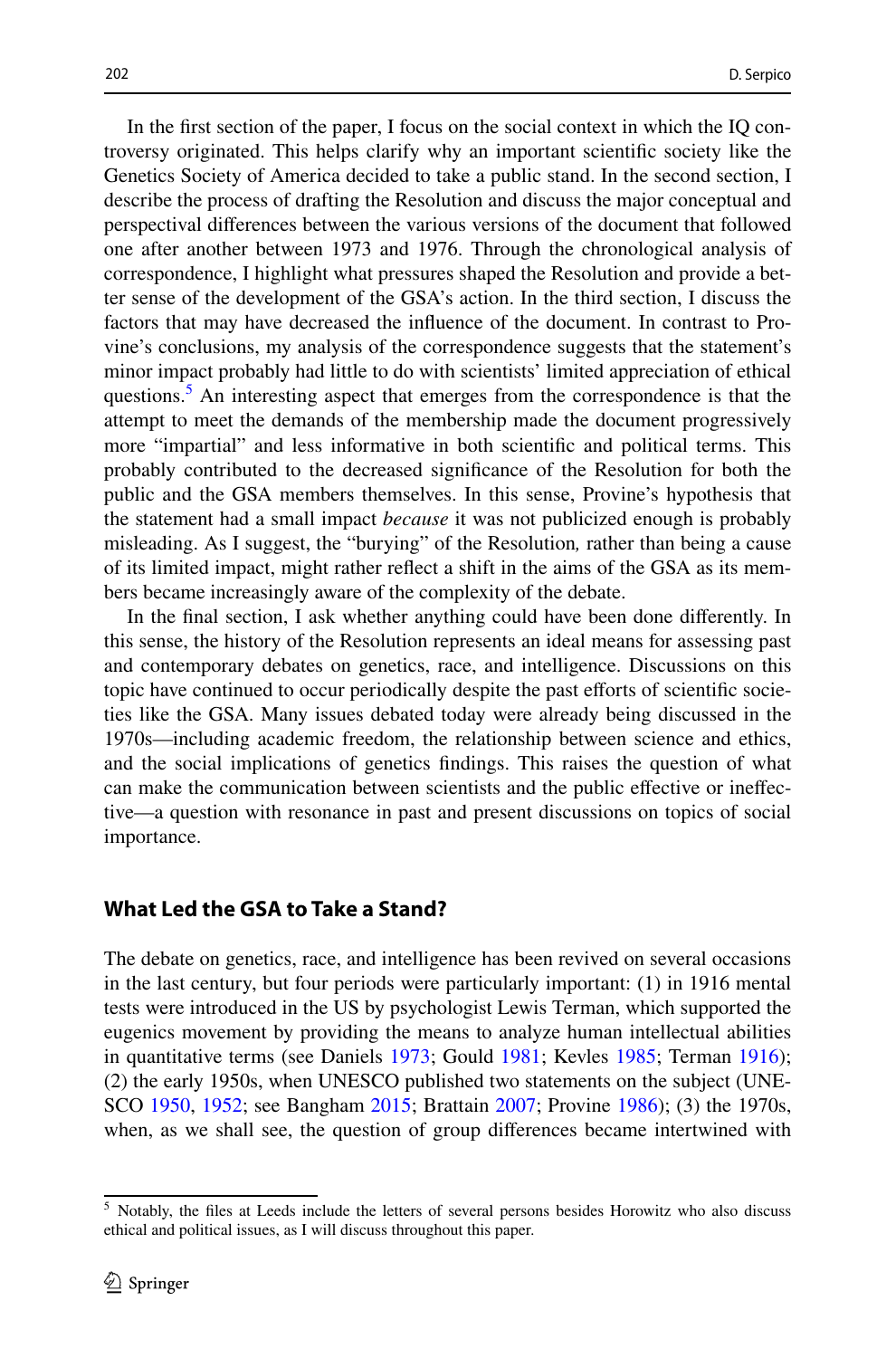heritability research that resulted in the IQ controversy; and (4) following the 1994 publication of Richard Herrnstein and Charles Murray's *The Bell Curve*, after which the debate arose again (Block [1995;](#page-26-6) Devlin et al. [1997\)](#page-27-6).

As a précis to the third period, in the late 1960s, the work of psychologists such as Cyril Burt, Arthur Jensen, and Hans Eysenck drew attention to the fndings of behavioral genetics and their putative educational implications, causing a frestorm. Jensen's [1969](#page-28-0) paper "How Much Can We Boost Our IQ and Scholastic Achievements?" was particularly instrumental in kindling the discussion. Jensen pointed to the failure of compensatory educational programs and attributed such failure to disparities in IQ, which, he stated, were mostly due to inherited diferences among individuals. Moreover, Jensen found reasonable the hypothesis that hereditary fac-tors were involved in IQ differences between human populations.<sup>[6](#page-4-0)</sup>

Jensen's message was carried to the public by, among others, Harvard professor of psychology Richard Herrnstein and Stanford Nobel Prize winning physicist William Shockley. Herrnstein argued that if intelligence is important in success, and if it is largely heritable, then there will be genetic diferences between members of diferent socioeconomic classes (Herrnstein [1971;](#page-27-0) for a critical review, see Daniels [1973](#page-27-4)). Shockley, in turn, claimed that "our nobly intended welfare programs are promoting dysgenics-retrogressive evolution through the disproportionate reproduction of the genetically disadvantaged" (Kevles 1986, p. 271) and urged the National Academy of Sciences to pursue research on the topic.<sup>[7](#page-4-1)</sup> As Andrew Colman noted, a concept that started out as a "not unreasonable hypothesis" was increasingly pre-sented as factual ([2016,](#page-27-7) p. 187; see also Lewontin [1970](#page-28-9)).

Jensen's paper had considerable impact on public discussions on education, especially among policymakers. As Daniels reported, Jensen appeared before various Congressional committees "to deliver his message that money spent on compensatory education programs is 'lavish' and 'extravagant'" [\(1973](#page-27-4), p. 25), with his 1969 inserted study into the Congressional Record. According to Daniel Moynihan (a former member of the Kennedy and Johnson administrations who at the time was serving as an advisor to President Nixon), "the winds of Jensen were gusting through the capital at gale force" (Daniels [1973,](#page-27-4) p. 25; see also Rose et al. [1984,](#page-28-10) p. 19). President Nixon's 1973–1974 budget included a proposal to demolish programs aimed at creating educational equality.

The advent of hereditarianism inspired strong opposition against psychometric and genetic fndings. Since most hereditarians were not geneticists by education,

<span id="page-4-0"></span> $<sup>6</sup>$  Jensen drew on twin and adoption studies available at that time (e.g., Burt [1966](#page-27-8); Newman et al. [1937](#page-28-11);</sup> Shields [1962](#page-29-8)), according to which the heritability of IQ ranges between 0.5 and 0.8; for an overview of these data, see Eysenck and Kamin [\(1981](#page-27-9)). A heritability index is a measure of how much the observed variance in a trait (in a specifc population, in a specifc environment) is statistically associated with genotypic variance. As I explain below, there have been extensive debates about whether heritability data can be interpreted in terms of genetic determination.

<span id="page-4-1"></span> $\frac{7}{1}$  Shockley's pronouncements on race and heredity had already begun to cause discontent within the academic community in the mid-1960s, attracting criticism from other Stanford scientists and members of the American Society of Human Genetics (Mitchell [2017](#page-28-12)) and of the American Association for the Advancement of Science [\(1967](#page-26-2)).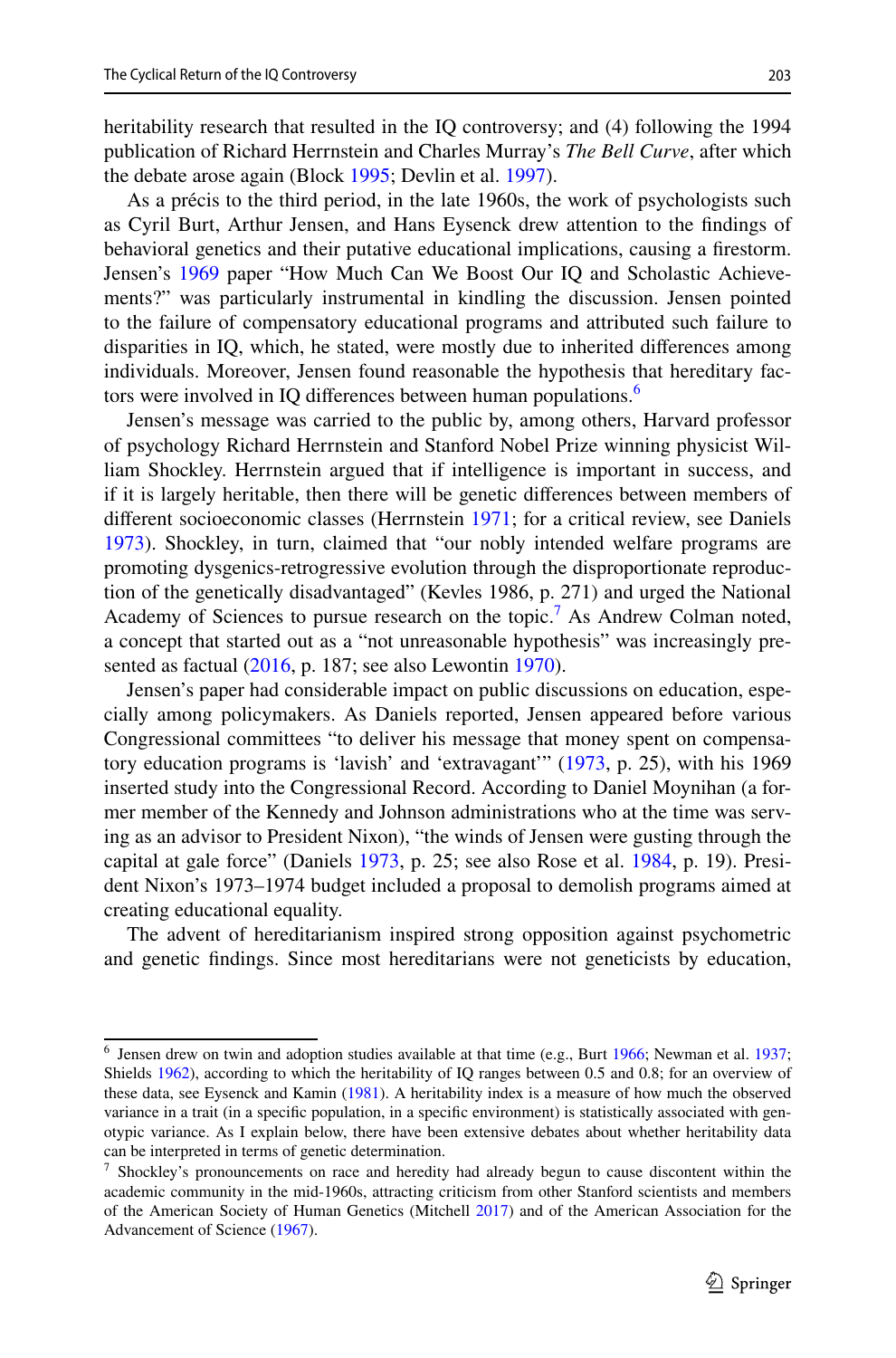some critics focused on how psychologists like Jensen [\(1969](#page-28-0), [1972\)](#page-28-13) and Eysenck [\(1971](#page-27-10)) misunderstood genetic data or misused quantitative genetic methods (Cavalli-Sforza and Bodmer [1970;](#page-27-11) DeFries [1972;](#page-27-12) Lewontin [1974\)](#page-28-14). Douglas Futuyma, an evolutionary biologist at the State University of New York, illustrated this point:

Jensen and others … have asserted their conviction that races and social groups differ genetically in IQ, without (in my opinion) sufficiently emphasizing to lay audience the limitations on the data, and indeed, the limitations on the capacity of psychometrics and genetics to resolve the problem (given the constraints on experimental design). It is important … to communicate to this audience the extent and importance of these limitations.<sup>8</sup>

Most of the critics, however, pointed at the potentially harmful social implications of hereditarianism (Hirsch [1975;](#page-27-13) Kamin [1974](#page-28-15); Kevles [1985](#page-28-8); Paul [1998;](#page-28-16) Rose et al. [1984](#page-28-10)). Indeed, hereditarians called into question the principle of equal opportunity, so that scientifc and ethical questions became inextricably interconnected (Daniels [1973](#page-27-4); Panofsky [2014;](#page-28-17) Turner [1970\)](#page-29-9).

As Provine noted, this was the period of the Civil Rights Movement: "there was no time in the history of America when thoughtful citizens were less sympathetic to hereditarian explanations for the diferential success of racial groups" [\(1986](#page-28-6), pp. 877–878). The controversy was on the front pages of important newspapers and magazines (Bliss [2018;](#page-26-7) Snyderman and Rothman [1988](#page-29-10)). For instance, in a 1969 article published in the *New York Times,* Lee Edson coined the term *Jensenism* to denote "the theory that IQ is largely determined by the genes," a theory that Jerry Hirsch later called "an intellectual disgrace" (Hirsch [1975,](#page-27-13) p. 25; see also Lewontin [1970](#page-28-9)). The study of IQ thus became shrouded by an aura of scandal, which brought personal abuse upon several scholars (Flew [1973;](#page-27-14) Jensen [1972;](#page-28-13) see also Colman [2016](#page-27-7)).

A conspicuous group of leading scientists—among them Raymond Cattell, Francis Crick, Hans Eysenck, Richard Herrnstein, Arthur Jensen, and Jacques Monod signed a petition aimed at encouraging freedom in the study of the genetics of intelligence (Page [1972\)](#page-28-18). On the scientifc side, the document claimed that scholars who studied the role of inheritance in human behavior believed that such hereditary infuences were very strong. But the central problem identifed by the petition was political in nature:

The history of civilization shows many periods when scientifc research or teaching was censured, punished, or suppressed for non-scientifc reasons, usually for seeming to contradict some religious or political belief. … Today, a similar suppression, censure, punishment, and defamation are being applied against scientists who emphasize the role of heredity in human behavior. Published positions are often misquoted and misrepresented; emotional appeals replace scientifc reasoning; arguments are directed against the man rather than

<span id="page-5-0"></span><sup>8</sup> Douglas Futuyma, "Considerations for the Drafting of a GSA Statement on Race and IQ," undated, Turner Collection, Leeds.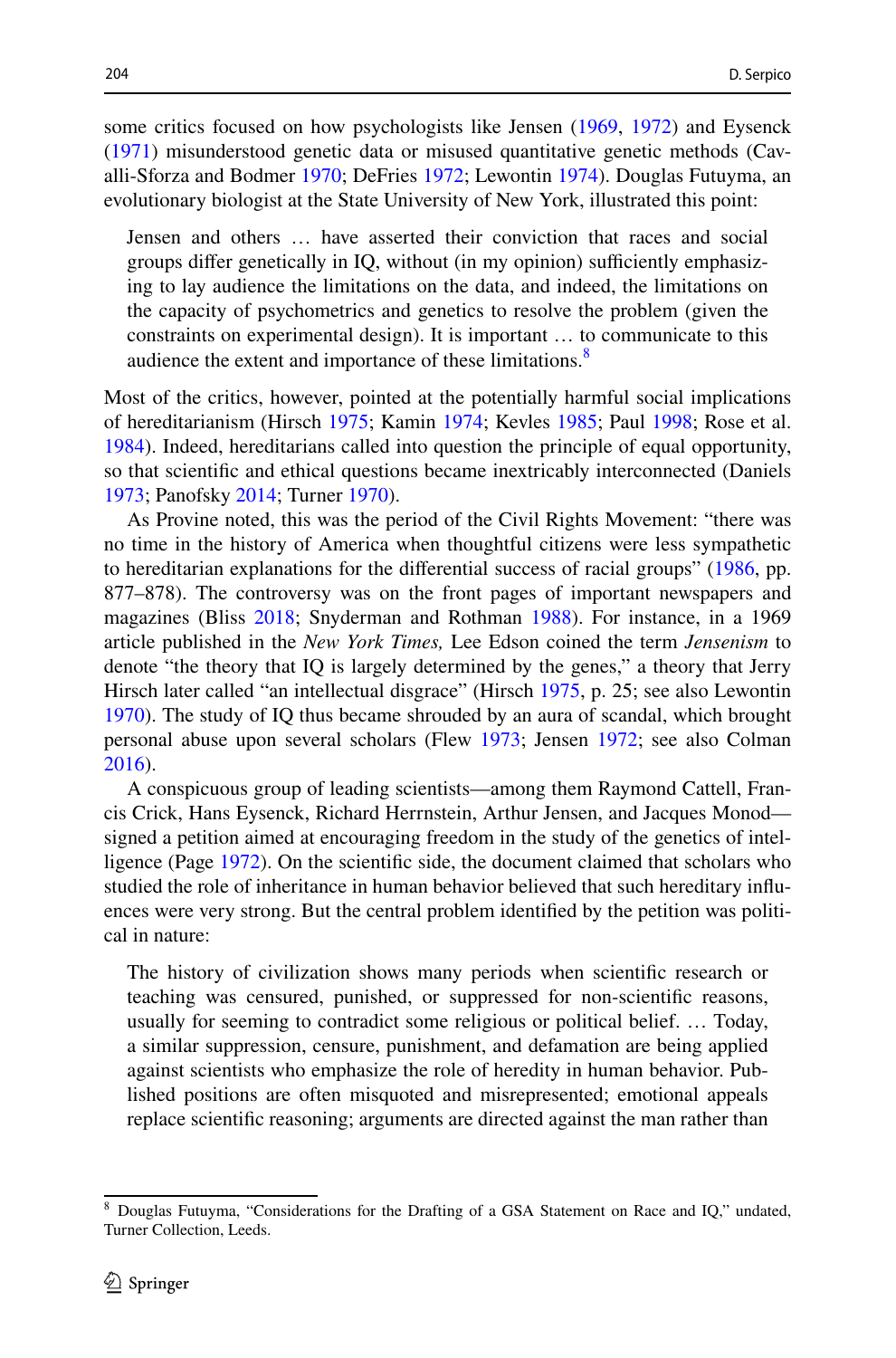against the evidence (e.g., a scientist is called "fascist," and his arguments are ignored). (Page [1972](#page-28-18), p. 660)

It is questionable, however, whether hereditarians' academic freedom per se was under attack. For instance, Vetta [\(1973](#page-29-11)), in response to the petition, did not deny that researchers had the right to investigate the genetics of human behavior, but he criticized the scientifc content of the petition. Likewise, most critics were accusing hereditarians of being irresponsible because they were drawing educational and social prescriptions from genetic data, data that might well turn out to be inaccurate. Hirsch, for instance, wrote that "either Jensenists knew what was being perpetrated and [were] therefore responsible, or did not and [were] therefore irresponsible" [\(1975](#page-27-13), p. 27). In sum, the IQ controversy generated a torrent of publications on a variety of questions involving human equality, discrimination, academic freedom, and social policies, as well as the relationship between scientists and society. It was in this context that the Genetics Society of America decided to take a public stand.

Below, I describe the process that gave rise to the Resolution, divided into three phases. In phase one, the committee produced fve diferent drafts; in the second and third phases, three versions of the statement were disseminated among the whole GSA membership. As will be clear, correspondence between GSA members was of vital importance to the revision of the Resolution and its fnal form. Throughout the process, I argue, the document became progressively more impartial and less informative, contributing to decrease its potential signifcance for the public and hence diluting its ability to serve as an authoritative guide to the debate for the general public.

### **Phase One: A Somewhat Hesitant Start**

The 42nd annual meeting of the GSA, held in Berkeley, California in August 1973 (concurrently with the 13th International Congress of Genetics), included a session on "Genetics, Race and IQ" in which biologists, psychologists, and historians pointed out major difculties in assessing the genetic contribution to IQ group differences. The general consensus at the meeting was that IQ tests would not achieve equally valid results for diferent cultural groups.

At the Business Meeting of the society, Harrison Echols, a professor of molecular and cell biology at the University of California, Berkeley, presented a petition that harshly criticized hereditarianism and solicited signatures. The petition statement was not, however, approved by the membership; as Provine explained ([1979\)](#page-28-7), the consensus was that it was too strong.<sup>9</sup> However, there was a motion from the floor

<span id="page-6-0"></span><sup>&</sup>lt;sup>9</sup> See GSA Records, APS, Committee on Genetics, Race, Intelligence—Background Material, APS, "Petition Concerning Genetics, Race and Intelligence," [https://diglib.amphilsoc.org/islandora/object/](https://diglib.amphilsoc.org/islandora/object/committee-genetics-race-intelligence-background-material#page/7/mode/1up) [committee-genetics-race-intelligence-background-material#page/7/mode/1up](https://diglib.amphilsoc.org/islandora/object/committee-genetics-race-intelligence-background-material#page/7/mode/1up). As Provine described, Echols was a member of a small group at Berkeley, known as the Committee on Genetics and Society (CGS), consisting of around ffteen professors, postdocs, and graduate students who had been meeting to "discuss issues of genetics, race and intelligence." Echols and other CGS members were dismayed that the GSA session did not discuss what they considered to be key questions; hence, their decision to submit a resolution at the GSA Business Meeting (Provine 1976, pp. 21–22).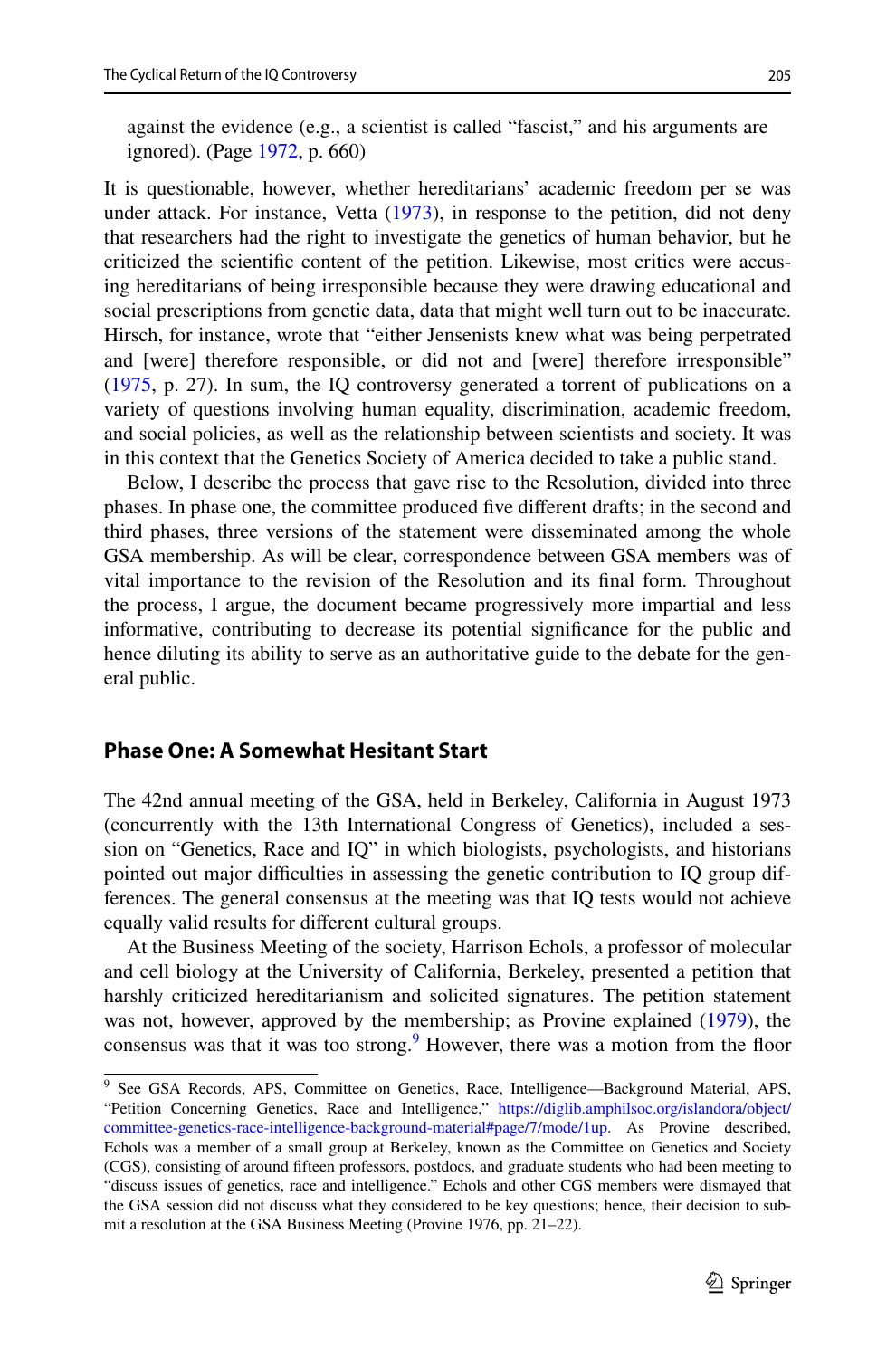that the Society's executive committee appoint an ad hoc committee to draft a statement expressing the official position of the Society in the controversy. The statement was to be submitted to the membership for approval and published in some form.

To get a clearer sense of the controversy among members, it is worth considering the following extract from the minutes of the Business Meeting laying out the charge for the ad hoc committee:

An extended discussion endued over a proposed resolution concerning the Society's position on the subject of Genetics, Race and Intelligence. It was moved and seconded that the petition be referred to the Committee on Public Relations for dissemination to the membership. Signatures returned would be retained for distribution to appropriate organizations or to the mass media. During the discussion an amendment to the motion was proposed and seconded to change the wording in the resolution somewhat. Following discussion, the amendment passed by a narrow margin. During further discussion of the amended motion a motion was made from the foor to table it. This motion passed.

Then a resolution was proposed and seconded from the foor that the executive committee be asked to appoint a committee to draft a resolution on the subject of Genetics, Race and Intelligence to be sent to the membership in the form of a ballot. The proposer indicated his intent that this be an ad hoc committee and not the Committee on Public Relations. Brief discussion followed and the resolution was passed by an overwhelming majority.<sup>[10](#page-7-0)</sup>

Accordingly, the Society's president, Melvin Green, appointed members of the Committee, drawing from a variety of areas of expertise.<sup>11</sup> The Committee on Genetics, Race, Intelligence originally consisted of Echols along with Walter E. Nance (human geneticist, Indiana University), David D. Perkins (*Neurospera* geneticist, Stanford University), Janice B. Spofford (evolutionary biologist, University of Chicago), John R. G. Turner (population geneticist, State University of New York Stony Brook), and Elizabeth S. ("Tibby") Russell (mammalian geneticist, Jackson Laboratory, Bar Harbor, Maine), who served as chairperson.<sup>12</sup> After Perkins resigned in August 1975, he was replaced by James F. Crow (population geneticist, University of Wiscon-Madison). The aim of the statement they were charged to formulate was to advise the non-academic community on how to interpret scientifc fndings. As in the case of UNESCO's project of the 1950s, the GSA's action was premised on the

<span id="page-7-0"></span><sup>&</sup>lt;sup>10</sup> "Proceedings of the 42nd Annual Business Meeting," GSA Records, Committee on Genetics, Race, Intelligence—Background Material, APS, [https://diglib.amphilsoc.org/islandora/object/committee-genet](https://diglib.amphilsoc.org/islandora/object/committee-genetics-race-intelligence-background-material#page/6/mode/1up) [ics-race-intelligence-background-material#page/6/mode/1up](https://diglib.amphilsoc.org/islandora/object/committee-genetics-race-intelligence-background-material#page/6/mode/1up).

<span id="page-7-1"></span><sup>&</sup>lt;sup>11</sup> On this sequence of events, see also Elizabeth Russell, "Present Status of the Resolution on Genetics, Race and Intelligence prepared by the GSA ad hoc committee", GSA Records, Committee on Genetics, Race, Intelligence – Draft Resolutions, Folder 1, APS, [https://diglib.amphilsoc.org/islandora/object/text:](https://diglib.amphilsoc.org/islandora/object/text:270435#page/3/mode/1up) [270435#page/3/mode/1up](https://diglib.amphilsoc.org/islandora/object/text:270435#page/3/mode/1up).

<span id="page-7-2"></span><sup>12</sup> According to Provine, Russell was selected as chair because she was considered "one of the nicest and most respectable persons alive, so members would naturally support her efforts to produce a resolution" ([1979,](#page-28-7) p. 23).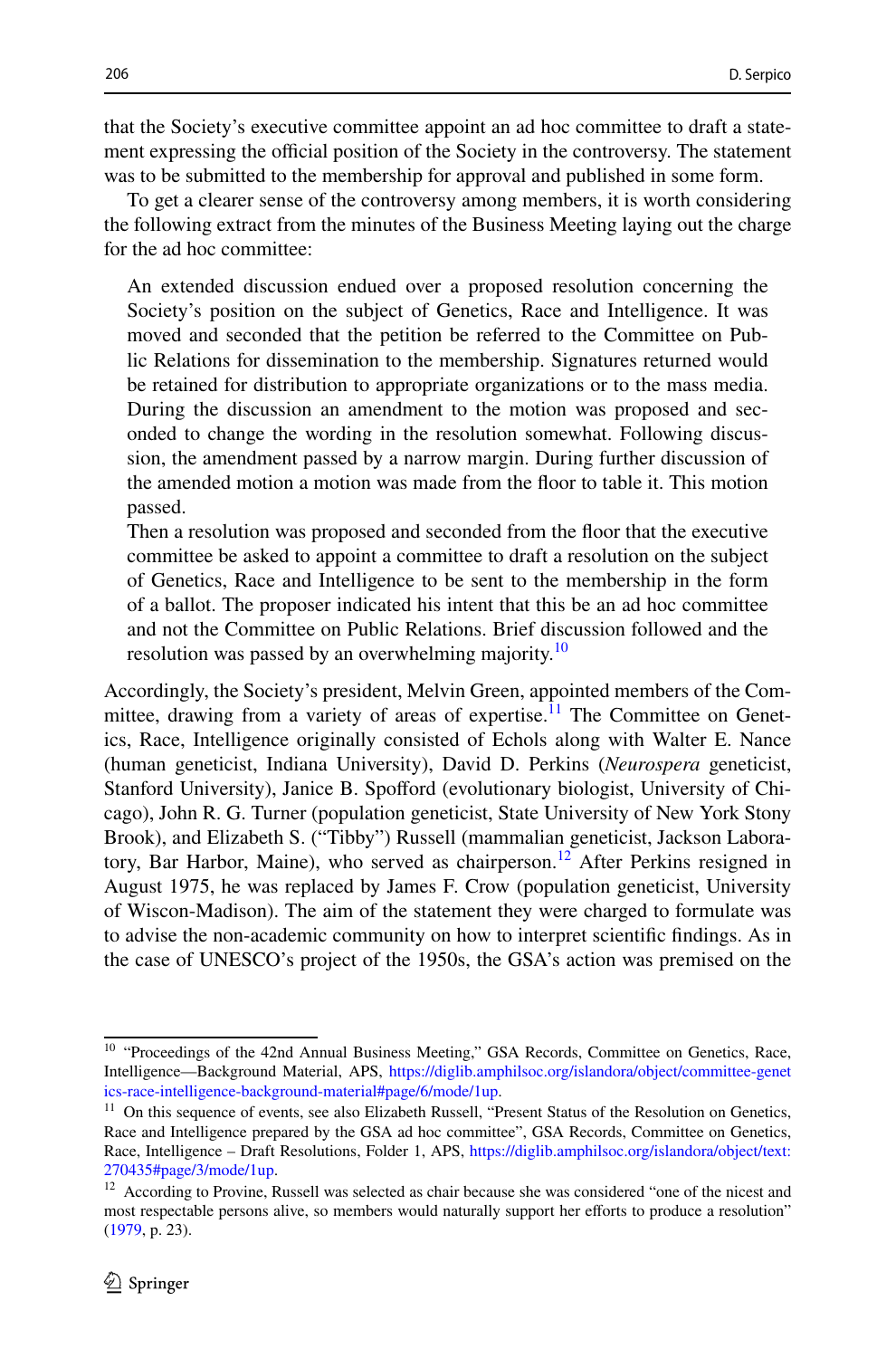belief that it was possible to amend racism by disseminating scientifc knowledge about the "true" relation between genetics, race, and intelligence.<sup>13</sup>

#### **The Early Drafts of the Resolution**

In the drafting of the Resolution, the committee proceeded sequentially through fve diferent versions of the document. All of the drafts were written by Elizabeth Russell and then shared with members of the committee. Here I focus on three early versions of the Resolution, namely, Proposed Position Paper, Draft #1, and Draft #4, all of which are available in the Turner Collection at Leeds but are not in the GSA Records at the American Philosophical Society.<sup>14</sup>

The frst version of the Resolution, entitled "Proposed Position Paper" (hereafter PPP), called on geneticists to oppose unsound scientifc and social practices in order to avoid a revival of racism. PPP held that the silence of geneticists who opposed discriminatory policies was one of the reasons why such policies were able to be implemented. As in the case of Echols's petition, which inspired PPP, this frst version of the Resolution gave voice to the environmental side of the controversy. Indeed, the document was sharply critical of hereditarianism:

In recent years there has been a revival of theories which purport to show inherited diferences in intelligence between races and social classes. On the basis of these theories, their proponents have suggested changes in social policy ranging from school segregation to sterilization of the "unft." The history of earlier eugenics movements demonstrates that great social damage can result from applications of faulty scientifc reasoning. Unfounded theories of race improvement were used in the frst part of the 20th century as the "scientifc" basis for sterilization laws in 31 states, miscegenation laws, and racially restrictive immigration laws.<sup>15</sup>

On the scientifc side, PPP criticized the hereditarian theory on three separate questions: 1) whether IQ scores are an adequate measure of intelligence; 2) whether IQ is largely heritable; and 3) whether racial and social class diferences in IQ are inherited. Thus, the document concluded, "THERE IS NO CONVINCING EVIDENCE OF GENETIC DIFFERENCE IN INTELLIGENCE BETWEEN RACES" (capitals in the original). $^{16}$ 

On the ethical side, PPP claimed that social policies proposed on the basis of hereditarian theories were unwarranted; rather, every child must be considered as a

<span id="page-8-0"></span><sup>&</sup>lt;sup>13</sup> Elizabeth Russell, "Proposed Position Paper – Genetics Society of America," undated, Turner Collection, Leeds.

<span id="page-8-1"></span><sup>&</sup>lt;sup>14</sup> The committee produced two other drafts, neither of which are in the Leeds or APS archives; however, these two drafts were probably very similar to Draft #4.

<span id="page-8-2"></span><sup>&</sup>lt;sup>15</sup> Elizabeth Russell, "Proposed Position Paper – Genetics Society of America," undated, Turner Collection, Leeds.

<span id="page-8-3"></span><sup>&</sup>lt;sup>16</sup> I thank two anonymous reviewers for pointing to these questions, to which I will return later. One may wonder whether these questions are exclusively scientifc and why the committee kept scientifc and political aspects separated from each other.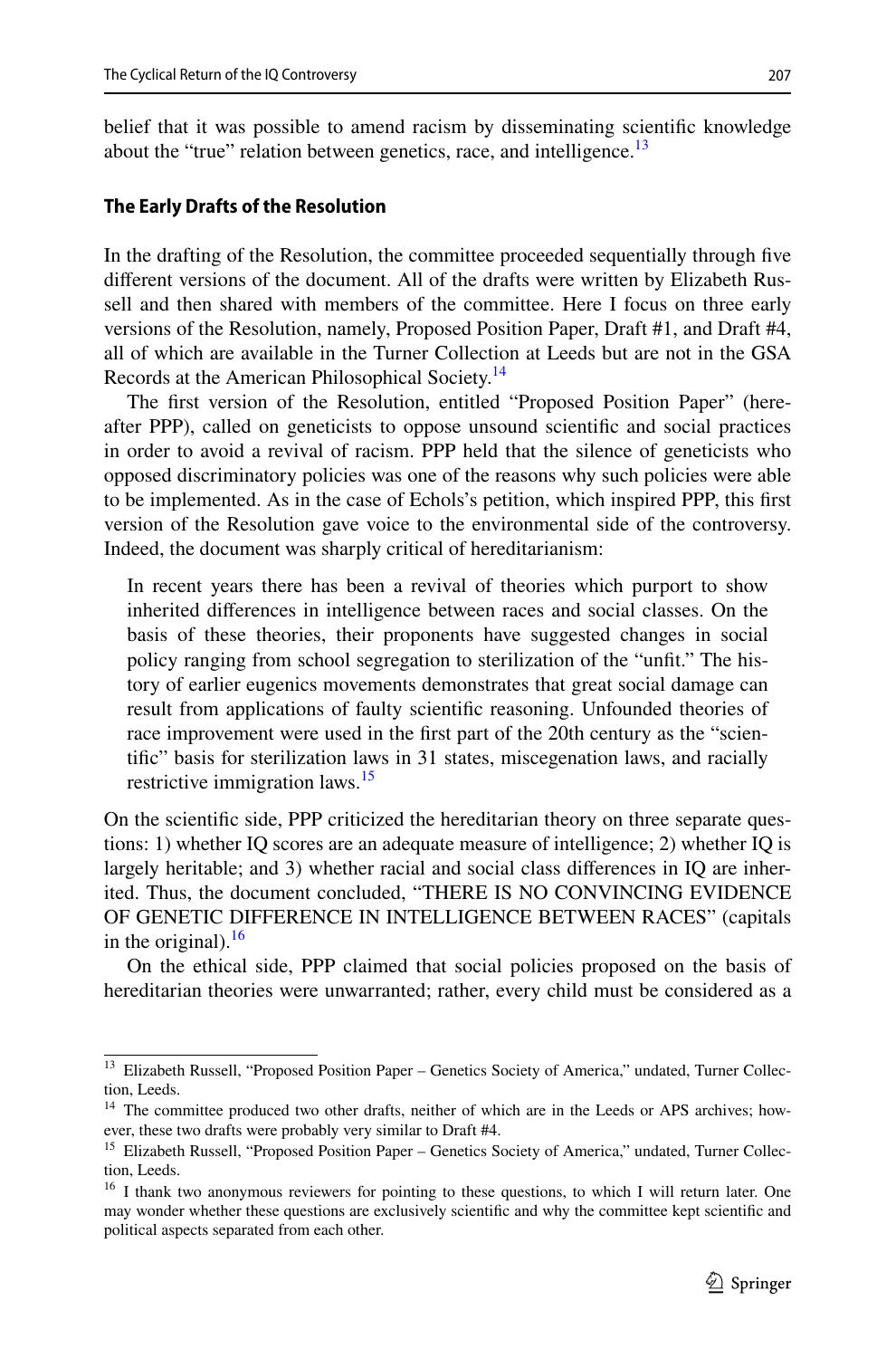valuable individual rather than as a member of a particular racial or socioeconomic group. This was a vital point, given the frequent misinterpretation of statements about characteristics of populations. As Turner noted, "any statement about averages, whether right or wrong, becomes translated in the public mind as a statement about all members of the averaged group."<sup>[17](#page-9-0)</sup>

In January 1974, Russell sent the frst draft of the Resolution to the committee, revised according to the suggestions she had received. Draft #1 is far more neutral than its precursor: both the political and scientifc claims were signifcantly weakened, and there is no explicit criticism of hereditarian positions. Citations from hereditarians such as Jensen were included to summarize the hereditarian view without bias. A disclaimer on freedom of inquiry was also inserted:

We have no desire to discourage research on human intelligence. Freedom of scientifc inquiry is a basic tenet of western society, and our knowledge of the human mind is very incomplete.… But we reject simplistic answers to com-plex questions.<sup>[18](#page-9-1)</sup>

 On the scientifc side, the committee agreed that genetic diferences between individuals—in appropriately selected, culturally homogeneous groups—may account for approximately 80 percent of the observed variation in the aspects of intelligence measured by IQ tests, as heritability analyses seemed to attest (see Eysenck and Kamin [1981](#page-27-9)). However, Draft #1 stressed that the "undisputed fact" of low average scores on IQ tests in some groups does not in any way prove their genetic inferiority:

Our concern as geneticists is that neither theory nor practice in education or politics shall rest upon a premise of diference in mental capacity between races *unless or until the reality of such a diference has been established.* (emphasis added)

Later, the relationship between ethical and empirical questions generated discussions among the membership. Indeed, the claim cited above seems to imply that political equality should depend on genetic equality, which in turn might imply that, if we fnd evidence of a genetic diference between groups, we may treat people in the groups diferently. Thus, later versions of the Resolution did not draw such a problematic inference, but the uncertain relationship between factual and normative aspects of the controversy is probably one reason why the GSA committee often kept scientifc and political questions separate from each other (as will be discussed below).

Between February and October 1974, the committee produced three further drafts, only one of which is extant.<sup>19</sup> For the present discussion, however, Draft #4

<span id="page-9-0"></span><sup>&</sup>lt;sup>17</sup> John Turner to Elizabeth Russell, 28 April 1974, Turner Collection, Leeds.

<span id="page-9-1"></span><sup>&</sup>lt;sup>18</sup> Elizabeth Russell, "Genetics Society Resolution on Genetics and IQ – Draft – to be submitted to the ad hoc GSA Committee," January 1974, Turner Collection, Leeds.

<span id="page-9-2"></span><sup>&</sup>lt;sup>19</sup> For the Resolution drafts held at APS, see <https://diglib.amphilsoc.org/islandora/object/text:270435>. Discussion of these drafts by committee members and others is available in (digitized) letters in GSA Records, APS: Committee on Genetics, Race, Intelligence—Committee Correspondence, 1974–1975.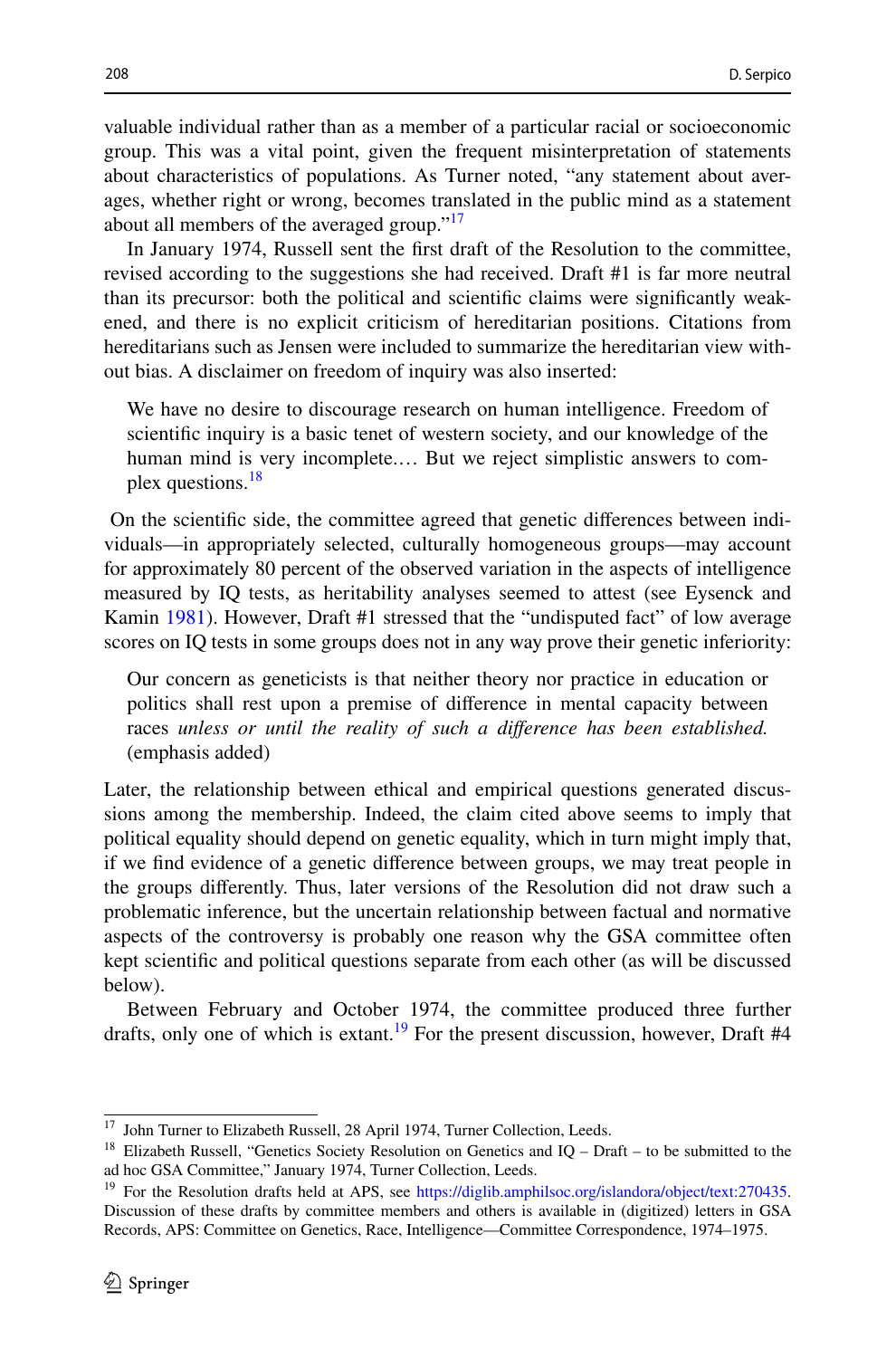well illustrates how the various versions gradually adopted a more cautious tone that substantially departs from from PPP*.* [20](#page-10-0) The new version brought back criticism of hereditarians and omitted direct citations from their works. This generated controversy within the committee; for example, Turner urged Russell to restore quotations from hereditarians. Another point of divergence lay in the scientifc thesis; as a result, four diferent paragraphs (written by Echols, Nance, Perkins, and Russell, respectively) were included in Draft #4 about the extent to which geneticists disa-greed on heritability data.<sup>[21](#page-10-1)</sup>

To summarize, in the frst phase, the committee swung from a Resolution supporting one side of the controversy to a neutral one and then back again to the original position. Draft #4 then served as the basis for the first official version of the Resolution, which was disseminated to all the Society's members.

#### **Phase Two: Tensions in the Genetics Society of America**

In January 1975, the first official version of the Resolution (hereafter Statement #1) was sent to the GSA membership for approval. The contents of this document included no major changes from Draft #4. It was divided into four separate sections: 1) preamble, 2) scientifc statement, 3) implications for society, and 4) the role of geneticists. $^{22}$ 

GSA members were asked to respond to each subsection as to whether they agreed or disagreed with the substance, felt insufficiently informed to judge, or were against taking a stand. Between January and February 1975, the committee received the membership's responses by mail, with close to half of the GSA membership responding to the poll (1099 members in total). A great majority (almost 90 percent) agreed with the substance of each of the four sections (see Table  $1$ ).<sup>[23](#page-10-3)</sup>

In the following months, the committee received about eighty-fve letters with comments on Statement #1. Some were wholly supportive, many were generally favorable but suggested specifc alterations, and many others were sharply critical. Three types of problems were cited by the members who opposed the Resolution: (1) the scientific validity of the statement; (2) the political nature of the GSA's action or the political implications of the text's tone; and (3) the confation of ethical and empirical questions. In the next section, I analyze the major controversies

<span id="page-10-0"></span><sup>&</sup>lt;sup>20</sup> Elizabeth Russell, "Proposed Position Paper – Genetics Society of America---Draft #4," undated, Turner Collection, Leeds.

<span id="page-10-1"></span><sup>&</sup>lt;sup>21</sup> Russell laid out the slight differences in Draft #4 from previous versions in a letter to J. Spofford. Letter from Elizabeth Russell to Janice Spoford, 13 May 1974, GSA Records, APS, [https://diglib.amphi](https://diglib.amphilsoc.org/islandora/object/text:270244/#page/7/mode/1up) [lsoc.org/islandora/object/text:270244/#page/7/mode/1up.](https://diglib.amphilsoc.org/islandora/object/text:270244/#page/7/mode/1up)

<span id="page-10-2"></span><sup>&</sup>lt;sup>22</sup> Of the four versions of the scientific thesis, the committee adopted the moderate one, according to which existing data on IQ scores of identical twins raised apart convinced some, but not all, geneticists of a considerable degree of heritability of IQ.

<span id="page-10-3"></span> $2<sup>3</sup>$  It is worth noting that the number of responses is remarkable given that all communications between the Society and the members were transmitted via regular mail service.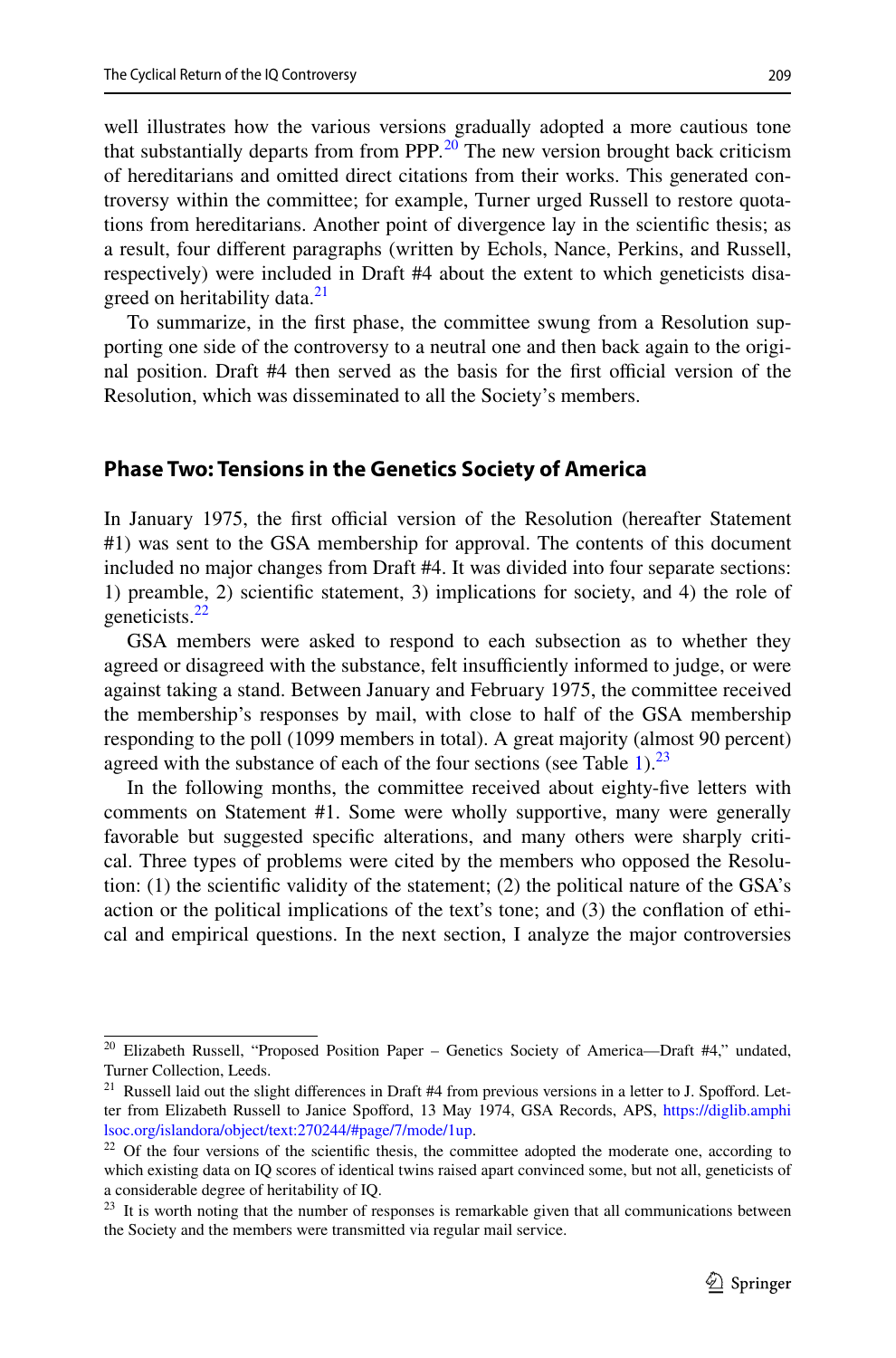that shrouded Statement #1 and were decisive for driving the Resolution towards impartiality.

#### **Dissenting Voices on Statement #1**

Regarding the scientifc validity of the statement, the rejection of psychometric and heritability studies disturbed many scholars, including Giuseppe Bertani, Everett Dempster, William Libby, Newton Morton, Eliot Spiess, and Sewall Wright. Some believed that IQ was a good—though imperfect—measure of intelligence. Others argued that evidence existed for a sizable genetic contribution to IQ diferences within and between groups—or, at least, that there was no defnitive evidence for the contrary assumption. For instance, Earl Green, a geneticist at Jackson Laboratory, Bar Harbor, Maine (and a colleague of Russell's), criticized the committee for having overestimated current knowledge on the topic:

In the face of the scanty evidence to date, it seems fatuous to say there is NO CONVINCING EVIDENCE OF GENETIC DIFFERENCE IN INTELLI-GENCE BETWEEN RACES. One could say the same thing when there is no evidence of any sort at all. $^{24}$  (capitals in original)

Moreover, Green noted that the sentence in capitals might allow the interpretation that evidence was abundant and negative. Biologist Robert Fowler, then at the University of San Francisco, was more adamant in his conclusions, arguing that one could not deny that intelligence was predominantly determined by genetic factors, because this would be contrary to fundamental principles of genetics:

[This] is not merely incorrect; it is ridiculous for a geneticist. This implies that the formation of the human brain and the remaining components of the nervous system, which are responsible for the expression of behavior termed intelligence, have little genetic basis. It also implies that the diference in intelligence between humans and any other animal, for example, a frog, is due almost entirely to our different environments.<sup>[25](#page-11-1)</sup>

 It is worth noting that neither hereditarians nor those supporting environmental infuences had (or have) ever denied the importance of the genotype in cognitive diferences *between diferent species*. Moreover, the existence of *some* genetic basis for human intelligence was not being questioned. Although the details of the controversy have slightly changed over time (Paul [1998](#page-28-16)), the disagreement has mostly resided in the suitability of heritability studies to assess the relative magnitude of genetic and environmental infuences on cognitive diferences *within* the human species.

Fowler interpreted heritability data as capable of explaining some things regarding the way that the genotype determines the phenotype, for example, how genes

<span id="page-11-0"></span><sup>&</sup>lt;sup>24</sup> Earl Green to Elizabeth Russell, 28 February 1975, Turner Collection, Leeds.

<span id="page-11-1"></span><sup>&</sup>lt;sup>25</sup> Robert Fowler to Oliver Smithies (president of GSA), 9 September 1975, Turner Collection, Leeds. Although this letter was written later than the others, it discusses the contents of Statement #1.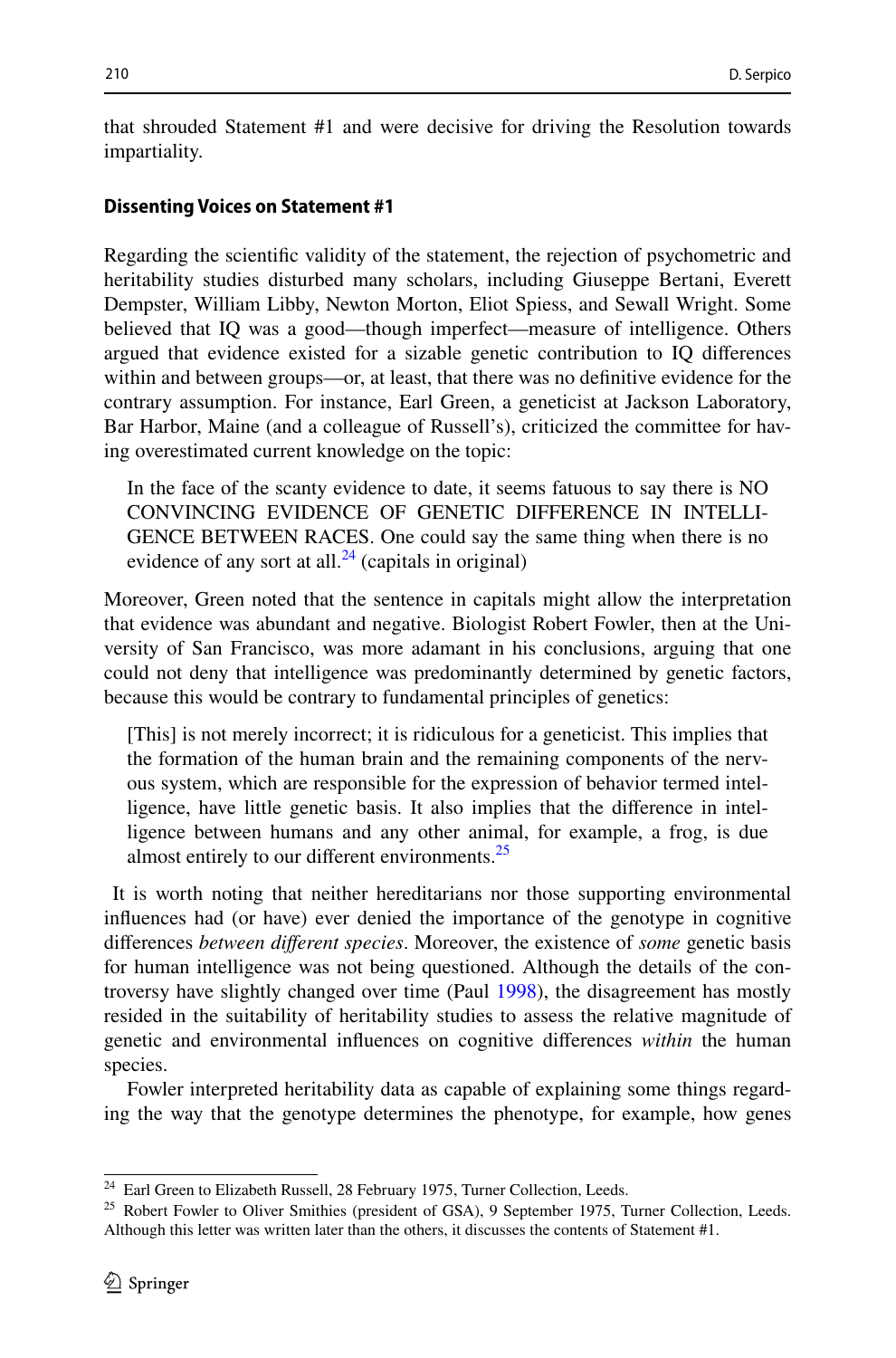| Section      | Agree with substance | Disagree with<br>substance | Insufficiently<br>informed | Against<br>taking<br>stand |
|--------------|----------------------|----------------------------|----------------------------|----------------------------|
| Preamble     | 975 (88.7%)          | 76                         | 18                         | 50                         |
| Statement    | 972 (88.4%)          | 76                         | 24                         | 54                         |
| Implications | $1056(96.1\%)$       | 14                         | 3                          | 40                         |
| Role         | 1041 (94.8%)         | 24                         | 7                          | 42                         |

<span id="page-12-0"></span>**Table 1** Results of the poll on the first official version of the "Resolution of Genetics, Race and Intelligence." John R. G. Turner Collection, University of Leeds Library, Special Collections (MS 2044)

cause the development of diferent brain functions and structures in diferent species. However, it should be noted that the relationship between heritability data and genetic causality is not at all straightforward. I will return to this, since this aspect emerges more clearly later in the correspondence.

Regarding the political nature of the GSA's action, many scholars (for example, Giuseppe Bertani, James Crow, John DeFries, Everett Dempster, Earl Green, and Sewall Wright) argued that the GSA, as a scientifc society, should have concerned itself with science only, since scientists are not more qualifed than others to express ethical and political opinions. Moreover, Dempster, William Libby, E. Python, and Benjamin Rasmusen described Statement #1 as politically biased for its attack on unnamed individuals. In this view, connecting hereditarianism to eugenics and Nazism was perceived as unfair towards the view of hereditarians.<sup>26</sup>

Others addressed ethical questions involved. For example, Bernard Davis, Norman Horowitz, and John Turner criticized Statement #1 for being unable to disentangle moral problems from scientifc ones. They felt that the document placed the GSA in a particularly weak moral position because it implied that egalitarianism (an ethical stance) should depend on the genetic equality of all humans (a factual statement). For instance, according to Davis, a biologist at Harvard Medical School:

Wide publicity, and much governmental support, has been given to the view that equality of opportunity is best measured by ethnic parity in the distribution of all kinds of jobs and school admissions. People are entitled to believe in such parity as a moral imperative. However, if they believe in it as a consequence of an assumption about the distribution of genetic potential, that assumption is subject to scientifc scrutiny.

Moreover, Davis also compared the draft Resolution with the 1963 report of the American Association of the Advancement of Science (AAAS [1963](#page-26-1)), which considered the use of evidence for race diferences as a basis for defending segregation:

<span id="page-12-1"></span><sup>&</sup>lt;sup>26</sup> Note that some forms of hereditarianism do not imply strong genetic determinism, but rather hold that genetic factors play *some* role in individual IQ diferences. Nonetheless, for many scholars, such a moderate form of hereditarianism is equally unacceptable if based on the analysis of variance or twin and adoption studies; see, for example, Bailey ([1997\)](#page-26-8) and Kaplan ([2015\)](#page-28-19).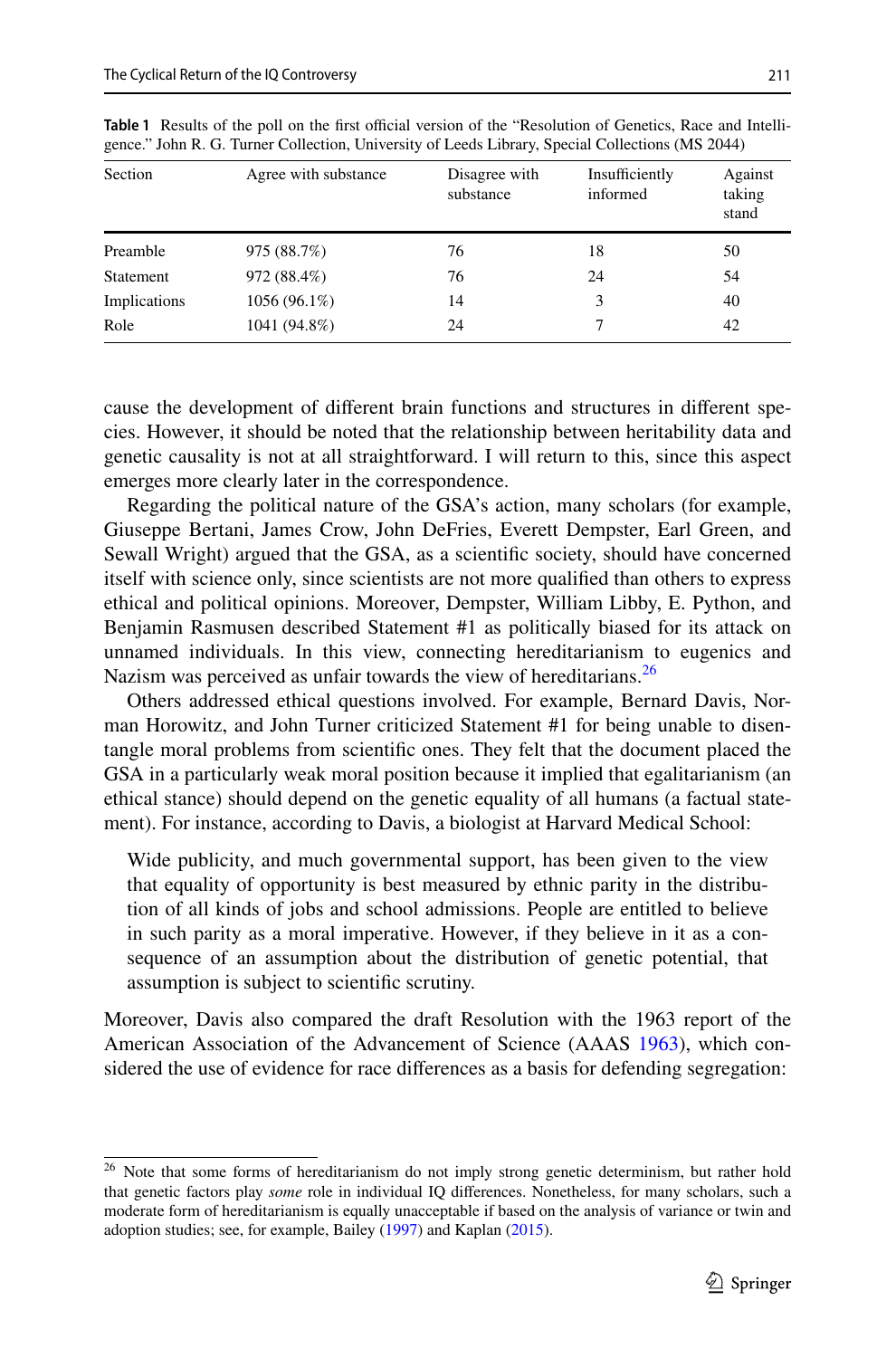The Committee could clearly point out that the evidence did not support the conclusion and was irrelevant, since the Supreme Court had ordered equal civil rights primarily on grounds of moral principle rather than of assumed or demonstrated intellectual equality.<sup>27</sup>

On this ethical problem, Turner also commented: "To say that racial discrimination is wrong because there is no genetic diference is to invite the counter-proposition that racial discrimination is right because there is a genetic difference.<sup> $28$ </sup>

To summarize, many GSA members criticized the implicit attempt of Statement #1 to favor one side of the controversy. This persuaded Oliver Smithies (University of Wisconsin geneticist and president of GSA, 1975–1976) to continue the process: he made a motion for drafting an alternative version of the Resolution (hereafter Statement #2), analyzed in the next section.

#### **Phase Three: Towards Impartiality**

Based on a simple numerical accounting—the approval of around 90 percent of members to all sections of Statement #1—the GSA's course of action in the winter of 1975 seemed straightforward: to publish the Resolution as formulated along with a tabulation of the responses from the members. However, in March, Smithies proposed not to publish Statement #1 and drafting an alternative document that addressed the concerns expressed by members. Arguing that the publication of Statement #1 would be a serious failure for the GSA, Smithies stated that, in his view, "a vital part of all scientifc endeavors is the ability to accept criticisms and to attempt to answer them." $29$  Thus, Smithies himself prepared a new version aimed at refecting the scientifc ideas that emerged from the letters and at creating a better separation of scientifc facts and ethical principles.

#### **The Alternative Version of the Resolution**

A limitation that Smithies identifed in Statement #1 was the emphasis on the poor evidence for genetic diferences in intelligence between human populations. Such emphasis, in his view, concealed the equally valid proposition that there was no convincing evidence that such diferences were environmental in origin. For this reason, Statement #2 recognized how technically problematic the issue was:

A genetic component for IQ diferences within a group does not necessarily imply the existence of a signifcant genetic component in IQ diferences

<span id="page-13-0"></span><sup>&</sup>lt;sup>27</sup> Bernard Davis to Oliver Smithies, 4 April 1975, Turner Collection, Leeds.

<span id="page-13-1"></span><sup>&</sup>lt;sup>28</sup> John Turner to Elizabeth Russell, 15 April 1975, Turner Collection, Leeds.

<span id="page-13-2"></span><sup>&</sup>lt;sup>29</sup> Oliver Smithies, "Statement (essentially as presented at GSA Business Meeting, 8/14/1975)," Turner Collection, Leeds. See also Oliver Smithies to GSA Members, 15 July 1975, GSA Records, APS, Committee on Genetics, Race, Intelligence—Draft Resolutions, Folder 1, [https://diglib.amphilsoc.org/islan](https://diglib.amphilsoc.org/islandora/object/text:270435#page/12/mode/1up) [dora/object/text:270435#page/12/mode/1up.](https://diglib.amphilsoc.org/islandora/object/text:270435#page/12/mode/1up)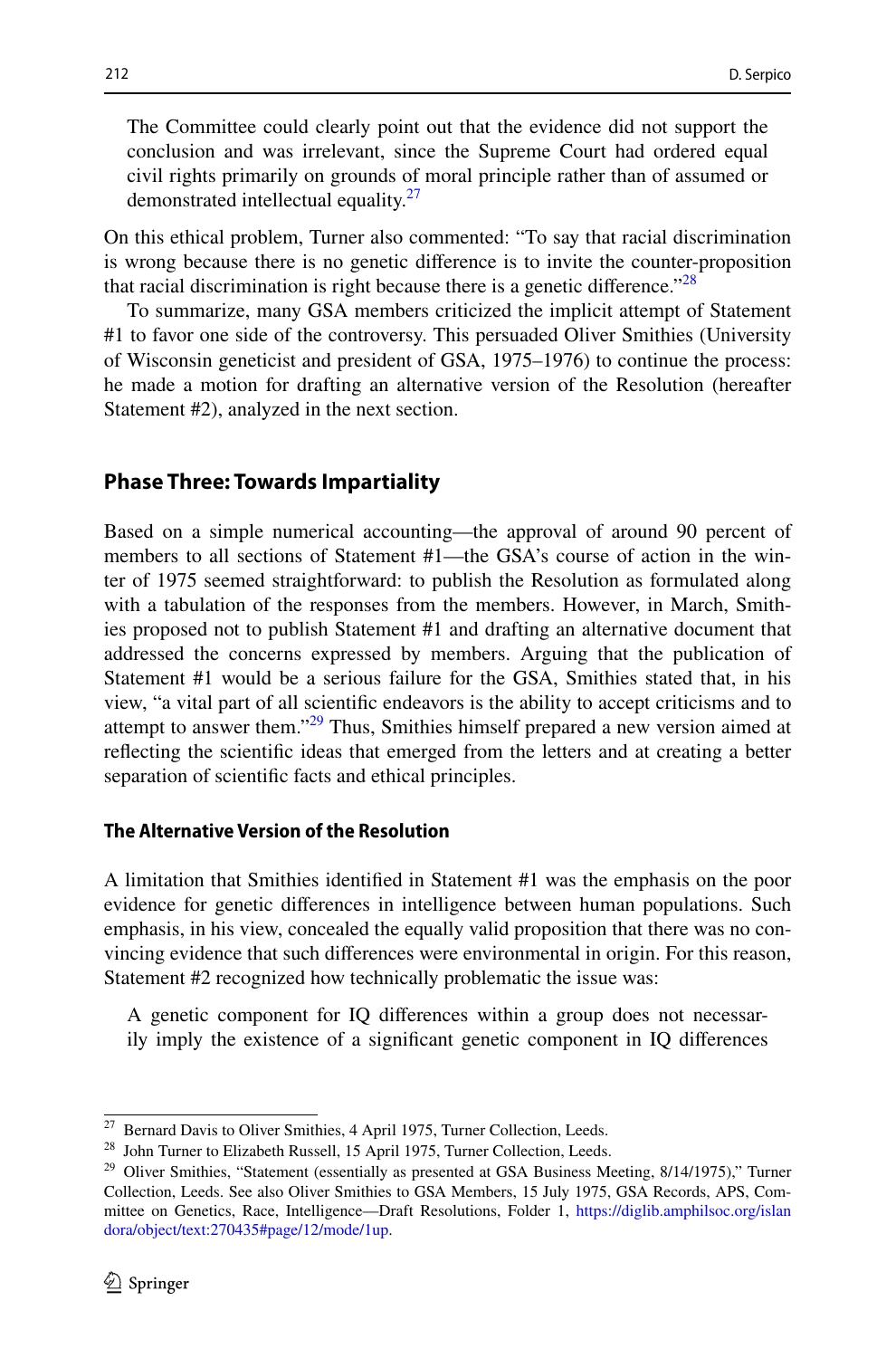between groups: there may be overriding efects caused by diferences in their environments. The problems of unravelling the various factors are so great that it is not possible at present to say unequivocally that there is or is not an appreciable genetic component in diferences in IQ between racial groups in this country. $30$ 

This version was also considerably more balanced than the previous one in terms of the political connotations of the debate. In order to decrease the bias against hereditarians, the statement addressed criticisms as well towards those who believed that environmental factors played a signifcant role:

The excesses of the early eugenics movement, despite the idealistic intentions of its founders, show the pitfall of naive hereditarian assumptions. Equally unsupportable is a doctrinaire environmentalism that denies any signifcant role of heredity in important human behavioral traits. The fact that prejudiced misuses of genetic ideas can have tragic consequences when converted into national policies is exemplifed by the hereditarian policies of Nazi Germany and the Lysenkoist brand of environmentalism that prevailed for a time in Russia.

Thus, the focus shifted from the heredity/environment debate to the refutation of the ideological aberrations to which both sides of the controversy were potentially exposed. Worries about the legitimacy of the Resolution were addressed by observing that truth could not be determined by referendum, but that members of scientifc societies nonetheless ought to take a position on matters that might affect public policy.

Finally, regarding the ethical question, Statement #2 pointed to the *independence* of moral principles from empirical data, as suggested in the letters:

The harm in the present controversy is not in the suggestion that individuals and groups may difer genetically, but rather in the illogical conclusion sometimes drawn that genetic heterogeneity provides a justifcation for political and social inequality. It is this inference that we reject and abhor. Political and social equality, and equality of opportunity, are ideals to which we subscribe as citizens; they are not derived from any assumption of biological uniformity. We deplore racism and discrimination not because of scientifc knowledge, but because they are contrary to our political values and our respect for humanity. Social policies, including those afecting educational practice, should recognize human diversity by providing the maximum opportunity for the potential of a person to be realized, not as a member of any social or racial group, but as an individual.

<span id="page-14-0"></span><sup>30</sup> Oliver Smithies, "Statement of GSA Members (Draft of Revised Version)," 3 July 1975, GSA Records, APS, Genetics, Race, Intelligence Committee on Genetics, Race, Intelligence—Draft Resolutions, Folder 1, [https://diglib.amphilsoc.org/islandora/object/text:270435#page/10/mode/1up.](https://diglib.amphilsoc.org/islandora/object/text:270435#page/10/mode/1up)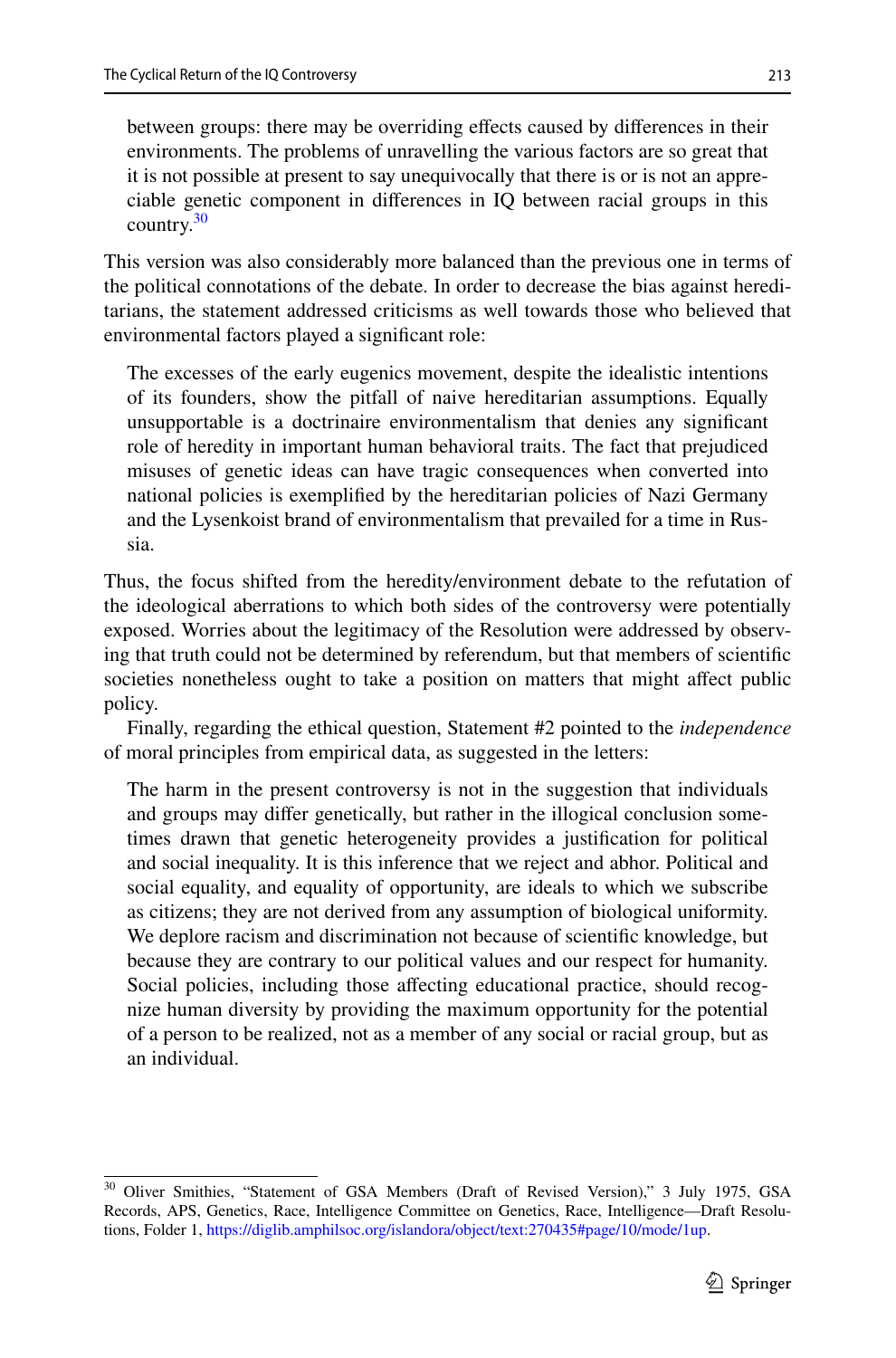Between June and July 1975, Statement #2 circulated among the members of the GSA. Although Smithies' version of the Resolution met the expectations of the critical side of the Society, it sowed discontent in the side that supported the previous, less impartial version.

#### **Dissenting Voices on Statement #2**

The committee received several letters responding to Statement #2, some of which expressed gratitude for the revisions, others disappointment. Among those who lamented that the committee's decision process was unfair to the will of the membership were Harrison Echols, Patricia Lawrence, Richard Lewontin, David Perkins, and David Radin. Lewontin, a geneticist and evolutionary biologist at Harvard University who was on the front lines of the IQ controversy (Lewontin [1970](#page-28-9), [1974;](#page-28-14) Rose et al. [1984\)](#page-28-10), disagreed with the decision to rewrite the statement—in his opinion drastically—to respond to a handful of criticisms, despite the overwhelming positive response of the membership to the previous version.<sup>31</sup> Patricia Lawrence (University of California, Berkeley) described the new procedure as "autocratic," as it implied that the minority of persons who opposed the previous version possessed some superior qualities that the supporting members lacked. $32$ 

Several scholars pointed out that the new Resolution confused heritability with inheritance and genetic causality. Evolutionary and molecular biologist Thomas Gregg of Miami University, for example, wrote:

[The Resolution] implies that high heritability means that IQ is mostly determined by genetic factors. It then follows if most geneticists were convinced that IQ has a high heritability, we would be forced to admit that racial diferences in IQ were in fact genetically determined. It is absolutely essential for us to clearly point out [that], despite widespread assumptions to the contrary, heritability values alone do not provide information about how important genetic factors are in the determination of a trait or, more importantly, whether there are genetic differences between races.<sup>33</sup>

It is worth considering Gregg's point more closely. The relationship between heritability and genetic causality has been the subject of intense debates and a common source of misunderstanding underlying the IQ controversy. Indeed, since heritability is a statistical parameter involving variance in populations, many have argued that heritability data (usually acquired through adoption and twin studies) tells us little about the mechanism through which genes infuence individual diferences in complex phenotypes, or about phenotypic development more generally (see Downes and Matthews [2019;](#page-27-15) Colman [2016](#page-27-7); Gottlieb [1995](#page-27-16); Lewontin [1974;](#page-28-14) Oftedal [2005](#page-28-20); Schaffner [2016;](#page-29-12) Serpico [2018](#page-29-13); Tabery [2014](#page-29-14); Visscher et al. [2008](#page-29-15); Wahlsten [1994](#page-29-16)).

<span id="page-15-0"></span><sup>&</sup>lt;sup>31</sup> Richard Lewontin to Oliver Smithies, 1 August 1975, Turner Collection, Leeds.

<span id="page-15-1"></span><sup>&</sup>lt;sup>32</sup> Patricia Lawrence to Oliver Smithies, 4 August 1975, Turner Collection, Leeds.

<span id="page-15-2"></span><sup>&</sup>lt;sup>33</sup> Thomas Gregg to Oliver Smithies, 30 October 1975, Turner Collection, Leeds.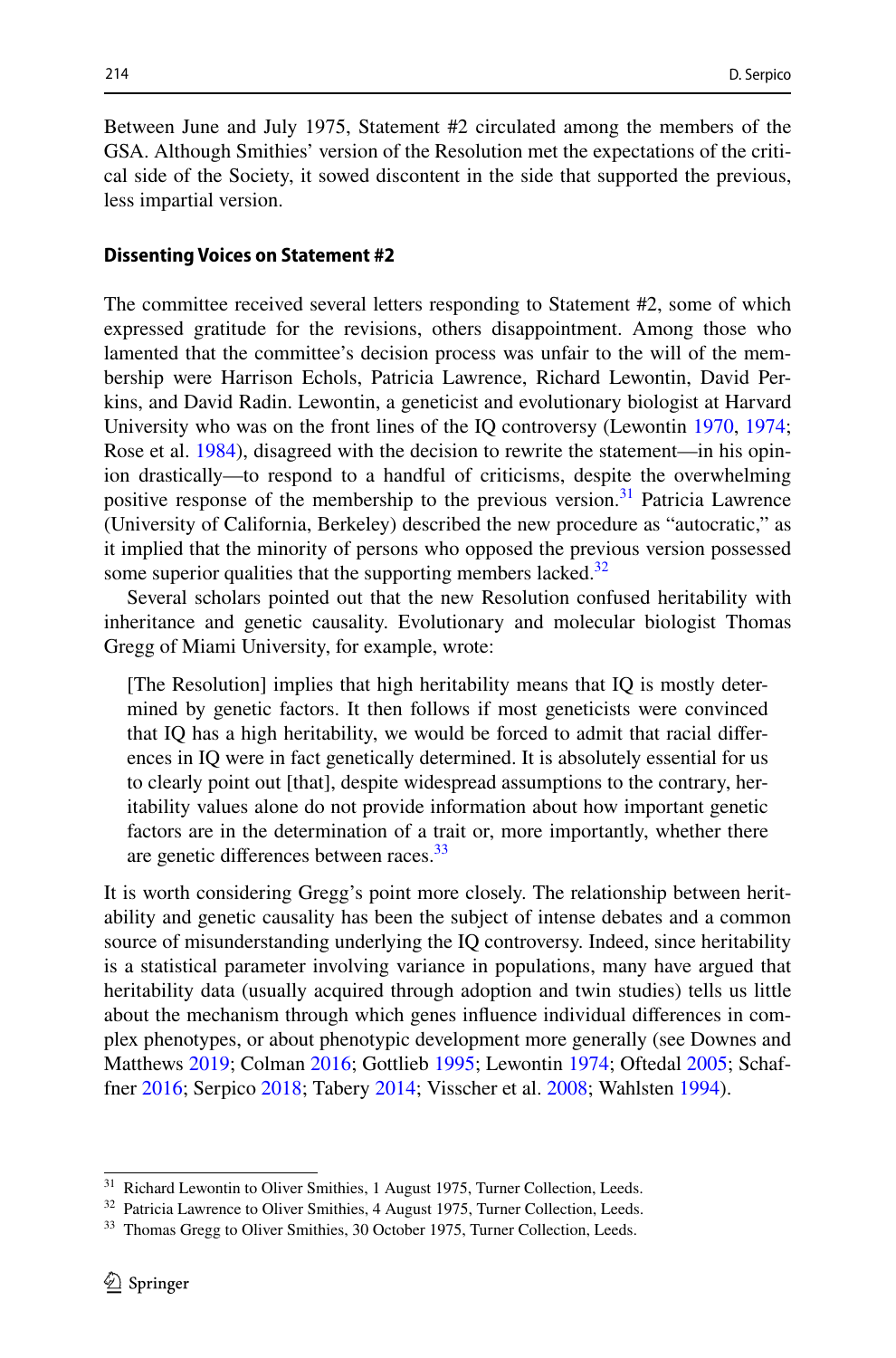This point is signifcant in ethical terms, too, because it refects concerns about how the public could interpret the genetic data with respect to the problem of human equality. Indeed, the high heritability of a trait is frequently understood as indicating that the development of such trait is strongly determined by genes and thus "fxed," canalized, or insensible to environmental infuences. However, this is a crucial misunderstanding: the high heritability of a trait is compatible with its plasticity (Griffiths  $2002$ ; Sauce and Matzel  $2018$ ; Serpico and Borghini  $2020$ ).<sup>34</sup> Thus, the target audience of the Resolution was probably not interested in heritability per se, but rather in the canalization or plasticity of intelligence (a question about which the genetics methods available in the 1970s could provide no clear answer). The difficulty of drawing this technical distinction into a statement for public consumption was likely one of the central limitations of the early versions of the Resolution*,* which were partly addressed in the final version.

Other geneticists—for example, Justin Frost, Douglas Futuyma, Sanford Lacks, Patricia Lawrence, Satya Prakash, David Radin, John Turner, and Evelyn Witkin blamed the committee for having lessened the potential appeal of the Resolution for the public. In their view, while the original statement was a public service, the new one lost sight of the original motivations behind the GSA's action, namely, persuading geneticists to oppose unwarranted (and potentially racist) interpretations of biological fndings. Moreover, the new version was considered too neutral, and thus unhelpful for taking a position on the issue, because it said nothing with which someone could disagree.

Importantly, the correspondence concerning Statement #2 drew attention to the relationship between science and society. David Radin, a geneticist at the University of California, Berkeley, highlighted that geneticists—*as geneticists*—have a responsibility in social matters in which the interpretation and application of their science is at issue.<sup>35</sup> Justin Frost, also at Berkeley, argued that announcing the results of the poll was by no means an attempt to decide scientifc truths by referendum; the issue at stake was not a matter of science but rather one of social responsibility:

If persons like Shockley go around saying there is convincing evidence of genetic diference in intelligence between races the public should be made equally aware that, in the judgement of most geneticists, the present evidence is not convincing. … Ordinarily of course we do not poll ourselves on questions of scientifc controversy, such as the best model of chromosome structure, because it is inappropriate for science and public policy is not afected by current judgements on chromosome structure. But in this case scientifc judge-

<span id="page-16-0"></span><sup>&</sup>lt;sup>34</sup> The concept of canalization was used by Conrad Hal Waddington to denote "the property of a developmental process of being to some extent modifable, but to some extent resistant to modifcation" [\(1961](#page-29-19), p. 270). Thus, it involves both phenotypic plasticity and robustness: on the one hand, plasticity concerns the ability of environmental infuences to alter genetic expression (Bradshaw [1965\)](#page-27-18); on the other hand, robustness concerns the ability of an organism to develop as a typical individual of its species (and thus to have certain phenotypic traits) despite minor perturbations from the genotype and the environment (Palmer [1994](#page-28-21)).

<span id="page-16-1"></span><sup>&</sup>lt;sup>35</sup> David Radin to Oliver Smithies, 11 August 1975, Turner Collection, Leeds.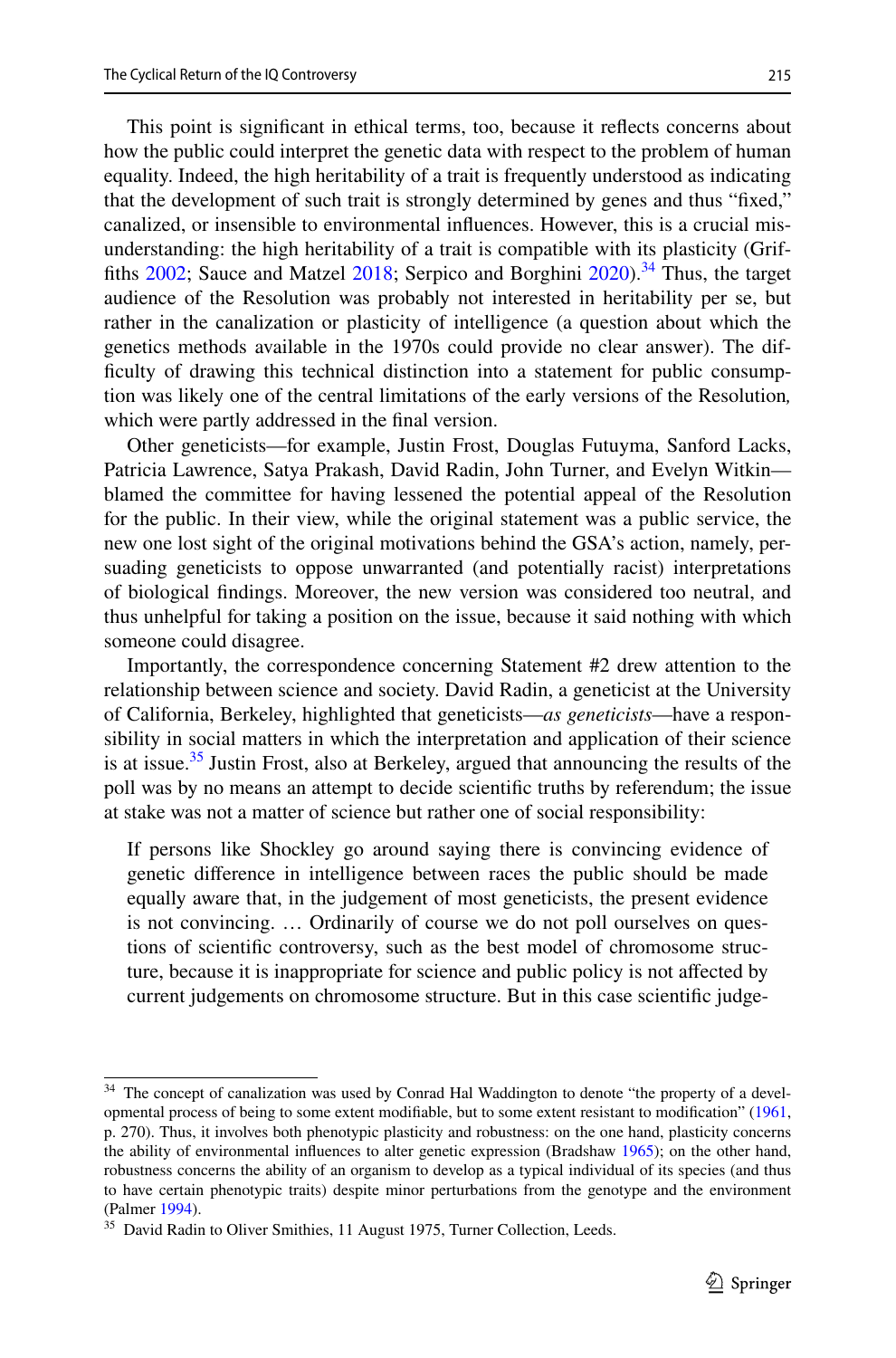ments about IQ studies are being used in an attempt to infuence public policy and the public has the right to be informed about these judgements. The poll is for the use of the public, not the science of the matter.

Frost also openly criticized quantitative genetic methods for their limited value in the study of human behavior:

If the application of quantitative genetics to human traits is fraught with complications and potential biases, why should such research be encouraged? … What is the point of ascertaining IQ equality or non-equality between races if it has no effect on public policy? $36$ 

This question was also raised by Satya Prakash (a molecular biologist then at the University of Rochester), who saw no valid reason why research in quantitative genetics should not be discouraged. $37$  Relatedly, Futuyma wrote that research on the heredity of group diferences "should be done if its results can be envisioned to have substantial social beneft." He continued:

But it is not clear how generalizations about mean genetic diferences among social groups, if proven, would be socially useful, if we subscribe to the ... principle that each individual is to be nurtured and provided with equal opportunity. For the only way in which a generalized statement about a group can be used is by treating each individual (or at least many individuals) in that group in a manner determined by his or her membership in that group, rather than by his or her individual characteristics.<sup>38</sup>

In sum, Smithies' Resolution was judged as too impartial, and thus unfaithful to the original aims of the GSA's action. In order to address these criticisms, Smithies made a new motion aimed at deciding whether to publish the frst or the second version of the Resolution.

## **The Final Version of the Resolution**

The decision about the fate of the Resolution was scheduled to be taken during the 44th GSA Annual Meeting in Chapel Hill, North Carolina, in August 1975. Members were to be asked to express their opinion on the two alternative documents. Unfortunately, a defnitive decision was not reached, probably because many disagreed with the attempt to make this decision at a meeting that some committee members were unable to attend. As a consequence, Russell was asked to draft yet a third version (hereafter Statement #3) that could bridge the gap between the previous two

<span id="page-17-0"></span><sup>36</sup> Justin Frost to Oliver Smithies, 13 August 1975, Turner Collection, Leeds.

<span id="page-17-1"></span><sup>37</sup> Satya Prakash to Elizabeth Russell, 23 December 1975, GSA Records, APS, Race, Intelligence Committee on Genetics, Race, Intelligence – Correspondence, [https://diglib.amphilsoc.org/islandora/object/](https://diglib.amphilsoc.org/islandora/object/satya-prakash-x-elizabeth-russell-correspondence-1975#page/4/mode/2up) [satya-prakash-x-elizabeth-russell-correspondence-1975#page/4/mode/2up.](https://diglib.amphilsoc.org/islandora/object/satya-prakash-x-elizabeth-russell-correspondence-1975#page/4/mode/2up)

<span id="page-17-2"></span><sup>&</sup>lt;sup>38</sup> Douglas Futuyma, "Considerations for the drafting of a GSA statement on race and IQ," undated, Turner Collection, Leeds.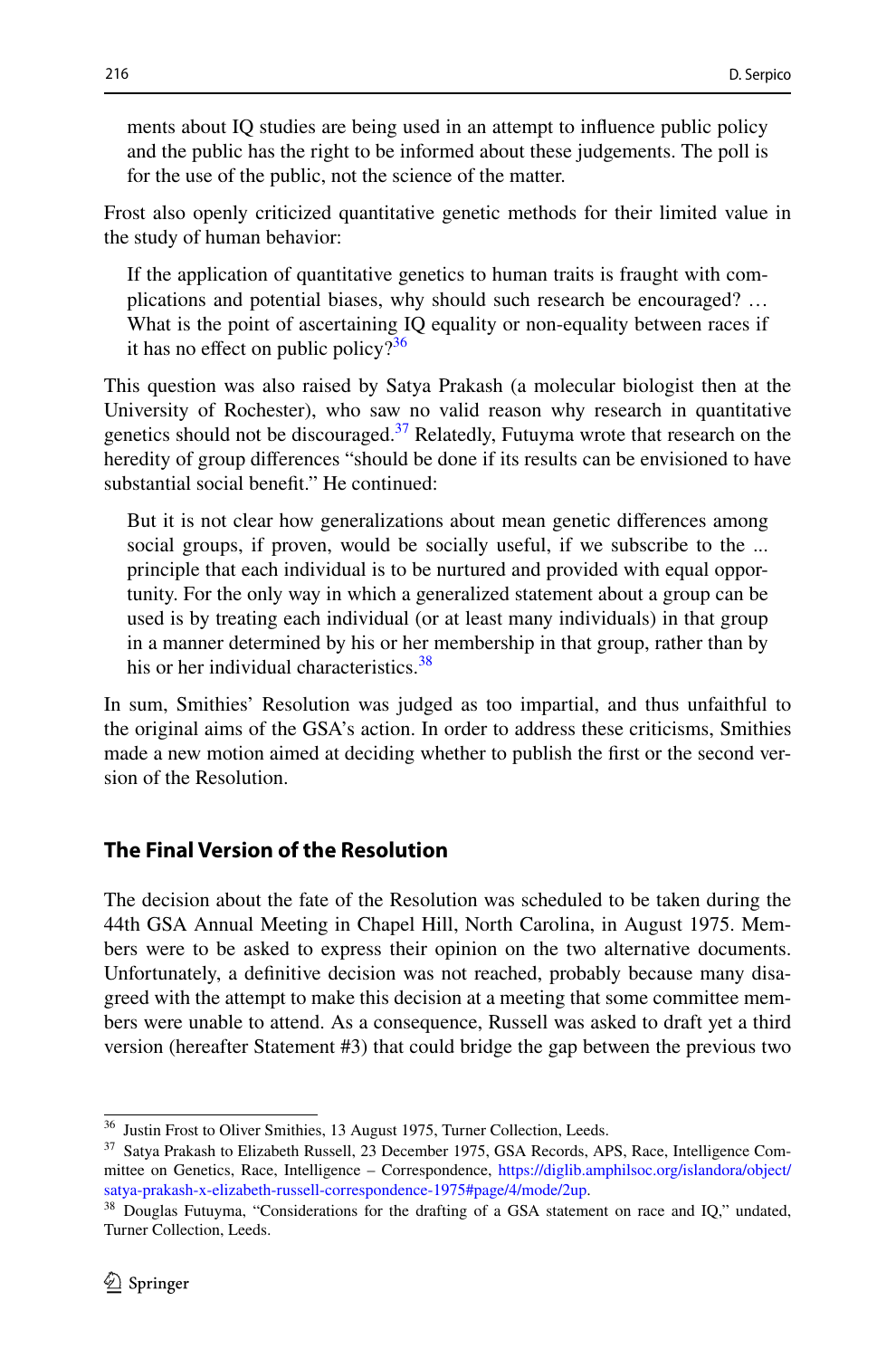iterations. In late November 1975, a special meeting took place at O'Hare Airport between the members of the committee, with James Crow (University of Wisconsin-Madison, having replaced David Perkins), along with two additional "non-voting" society members, Douglas Futuyma (SUNY, Stony Brook) and Sewall Wright (University of Wisconsin-Madison), where they were to discuss and improve the fnal draft.<sup>39</sup>

Essentially, Statement #3 preserved the moderate tones of its immediate precursor. As regards the scientifc thesis, the statement invited caution in interpreting genetics data:

Although there is substantial agreement that genetic factors are to some extent responsible for diferences in IQ within populations, those who have carefully studied the question disagree on the relative magnitudes of genetic and environmental infuences and on how they interact. … In our view, there is no convincing evidence as to whether there is or is not an appreciable genetic diference in intelligence between races.<sup>40</sup>

No connection between hereditarianism and Nazi Germany was drawn, nor between environmentalism and Lysenkoism, making Statement #3 even more impartial. The choice not to mention the political connotations of the debate allowed the GSA to achieve impartiality about scientifc opinions, but it left aside important—though difficult—questions.

In this version, the concept was introduced for the frst time that the high heritability of a trait does not imply canalization:

Although the variation in a trait may be largely genetic, this does not mean that the degree of expression of that trait cannot be altered by environmental manipulation. Nor does a large environmental component in variation necessarily imply that we can easily change it.

 As in Statement #2, the ethical thesis was clearly separated from the scientifc one, and it emphasized the loose connection between empirical data and moral principles:

Social policies, including those afecting educational practice, should recognize human diversity by providing the maximum opportunity for all persons to realize their potential, not as members of races or classes but as individuals. We deplore racism and discrimination, not because of any special expertise but because they are contrary to our respect for each human individual. Whether or not there are signifcant genetic inequalities in no way alters our ideal of political equality, nor justifes racism or discrimination in any form.

<span id="page-18-0"></span><sup>&</sup>lt;sup>39</sup> For more details about this phase, see Provine [\(1979](#page-28-7)).

<span id="page-18-1"></span><sup>&</sup>lt;sup>40</sup> Elizabeth Russell, "Statement of GSA Members on Heredity, Race, and IQ," undated, Turner Collection, Leeds. Many slightly diferent versions of this document are available at APS; see GSA Records, APS, Committee on Genetics, Race, Intelligence—Draft Resolutions, Folder 2, [https://diglib.amphilsoc.](https://diglib.amphilsoc.org/islandora/object/text:270436#page/1/mode/1up) [org/islandora/object/text:270436#page/1/mode/1up.](https://diglib.amphilsoc.org/islandora/object/text:270436#page/1/mode/1up)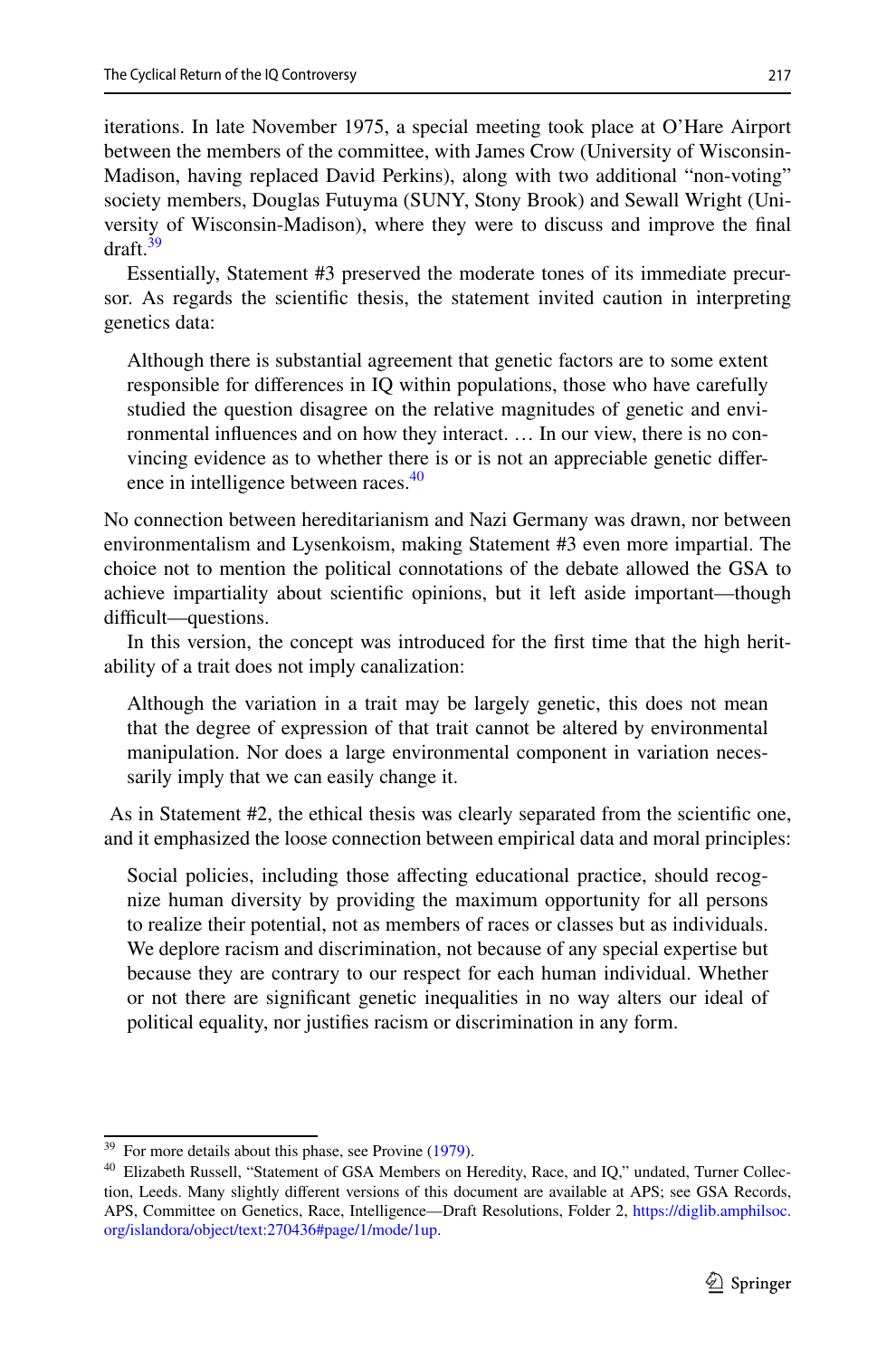Finally, the statement noted that genetic research may yield valid and socially useful results and should not be discouraged, but that it was scientists' responsibility to speak out against any political misuse of genetics and the drawing of social conclusions from inadequate data.

In January 1976, Statement #3 was circulated to the members of the Society. Most responded positively to the new version: 1,488 members expressed their opinion, with 94 percent supporting the publication of the document. As a result, in July 1976, the fnal version of the Resolution was fnally published, appearing in *Genetics*, volume 83, no. 3, part 1 supplement; it is now available online in the historical records of the Genetics Society of America.<sup>41</sup> According to Provine, the fact that the statement was "buried" in the Supplement, separated from the scientifc journal, contributed to reducing the public resonance of the document: "Most members of the GSA never even knew that the resolution was published and certainly no attempt was made to widely publicize the resolution to the news media as originally intended" (Provine [1986](#page-28-6), p. 880).

#### **The Limited Impact of the Resolution**

Although the GSA was and is considered one of the world's foremost scientifc societies, and although the Resolution was approved by hundreds of internationally renowned scholars, it received little attention from both academic and non-academic audiences. $42$  In his publications, Provine suggested that the GSA could have issued a "politically efective statement" that was a clear rebuke to hereditarianism ([1979,](#page-28-7) p. 34; [1986](#page-28-6), p. 881). However, the committee eventually realized that the genetics community was far less unanimous on the topic than it had expected. Many scientists defended the reliability of psychometrics and genetics data as well as hereditarianism—in one form or another. It is likely that this made it impossible to reject the hereditarian hypothesis without disappointing the many members asking for more impartiality.

Provine also pointed to scientists' education as "inadequate" for framing their positions [\(1979](#page-28-7), p. 34). This may have been why GSA members were unable to recognize the moral issue at stake and so supported a Resolution implying that the principle of equal opportunity should depend on the genetic equality of all humans. In

<span id="page-19-0"></span><sup>41</sup> *An Abridged History of the Genetics Society of America*. Compiled from the Records of the Genetics Society of America and the GENETICS Journal, 1931–2008 by staf member Karen Goodman, Spring 2008, pp. 15–16, [http://www2.genetics-gsa.org/pdf/GSAhistoryscrapbook.pdf.](http://www2.genetics-gsa.org/pdf/GSAhistoryscrapbook.pdf)

<span id="page-19-1"></span><sup>42</sup> Provine ([1979,](#page-28-7) [1986\)](#page-28-6) is not the only scholar at the time who lamented that the Resolution's impact was very limited. For instance, Mertens [\(1978](#page-28-22), p. 110) commented that the document "has not received the wide distribution and publicity it deserves." In a personal communication (March 2018), John R. G. Turner noted that the fnal Resolution was "so oracular that it had, I suspect, very little infuence." Another imperfect but still informative piece of evidence for the limited impact of the Resolution is the scarce number of publications that cite it: to my knowledge, apart from Provine's two papers, only Kevles [\(1985](#page-28-8)), Milkman ([1978\)](#page-28-23), and Panofsky [\(2014](#page-28-17)) mention it. There certainly may be others, but still, the number is surprisingly small when compared to the much wider infuence of publications by Arthur Jensen, Hans Eysenck, and Richard Lewontin, and if we consider the public signifcance of the debate.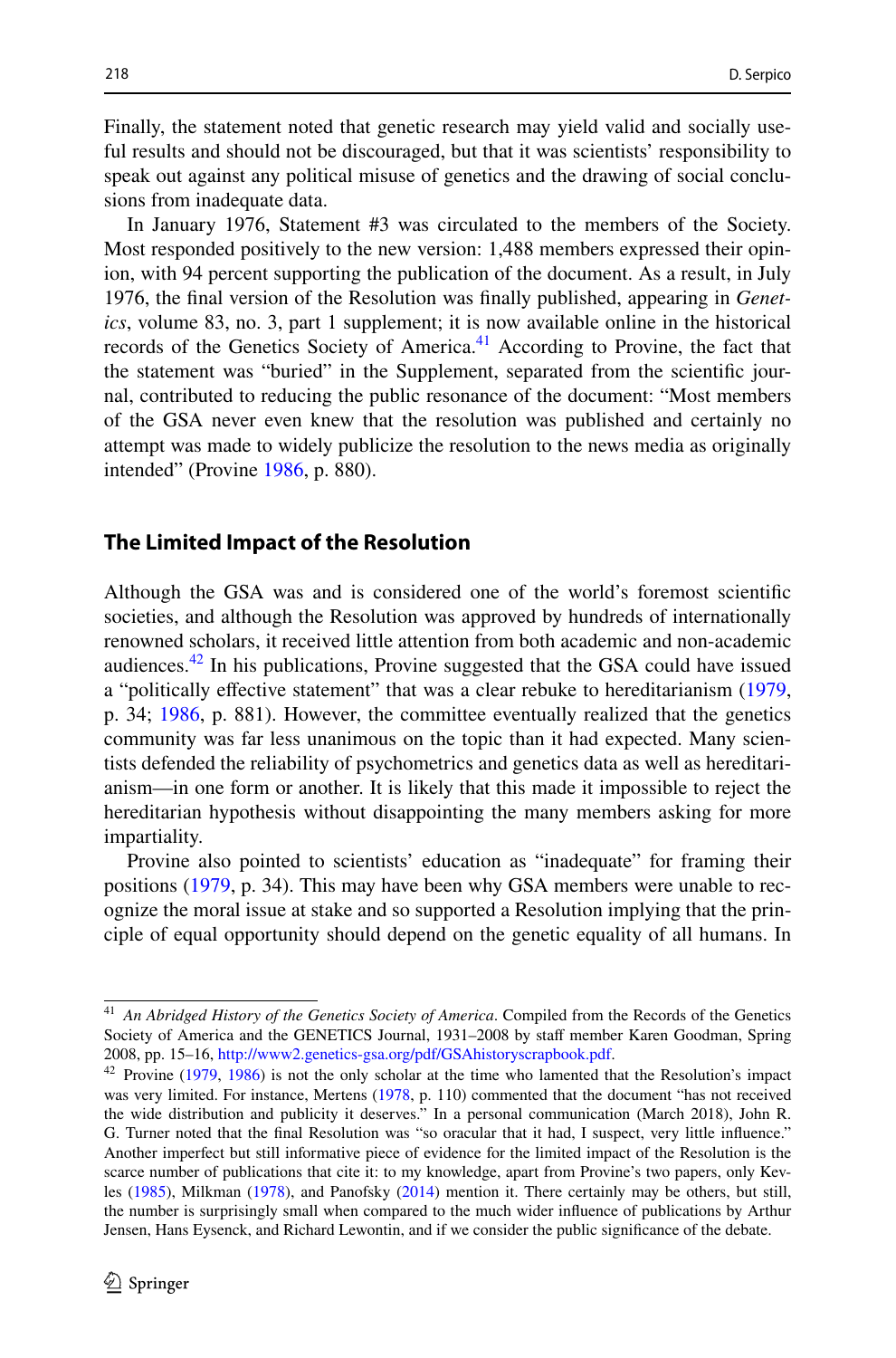other words, the Resolution implied that an *ought* ("we should treat all humans as equal") could be derived from an *is* ("all humans are genetically equal"). However, there are also good reasons to think that those involved in the discussion were far from being ethically naïve. Indeed, the correspondence shows far more refectiveness than Provine acknowledged—something that brings to the surface the complexities that probably discouraged stronger political action.

The ethical awareness of the GSA members is testifed by the fact that the inference from an *is* to an *ought* was present only in Draft #1, which was not sent to the membership. By contrast, both Statement #2 and Statement #3 deplored racism and discrimination on the basis that they were contrary to shared ethical values.

It was also very clear to the members of the committee that the aim of the GSA's action was "purely political," as Turner described it, $43$  because both its motivations and objectives involved political elements. For instance, Turner noted that much of the debate concerned the principle of equal opportunity rather than science, and stressed the importance of not making the mistake that Jensen seemed to be guilty of, namely, imagining that intellectual debates take place in an apolitical vacuum.<sup>44</sup> Similarly, Futuyma argued that it is not always possible to dissociate the practice of science from the political bases that serve to determine what the applications of the research will be.<sup>45</sup> Echols noted that it was only through a political statement that the misuse of scientific knowledge could be avoided.<sup>46</sup> In addition, Turner pointed out that:

one interpretation of the fndings seems to support racism, and the natural revulsion for this can be used to drum up feelings in favour of the extreme and doctrinaire environmentalism popular with some psychologists. Geneticists are caught in the middle: we are invited to join irrational environmentalism for fear of seeming to support racism.<sup>[47](#page-20-4)</sup>

These comments clearly denote sensibility and an understanding of the subtleties underlying the debate. It is probably such an awareness that led the committee to try to issue a neutral statement that omitted the political dimension of the debate.

Indeed, the correspondence on this topic revealed a tension between the scientists' faith in academic freedom and concerns for the potentially harmful implications of the genetic data—especially considering that the data might have turned out to be inaccurate. Given the difculty of resolving this tension, the only viable option was to disconnect ethical principles and empirical data from each other (a strategy that no members criticized).

<span id="page-20-0"></span><sup>&</sup>lt;sup>43</sup> John Turner, "Some Propositions," undated, Turner Collection, Leeds.

<span id="page-20-1"></span><sup>44</sup> John Turner to Elizabeth Russell, 26 February 1974, Turner Collection, Leeds.

<span id="page-20-2"></span><sup>&</sup>lt;sup>45</sup> Douglas Futuyma, "Considerations for the drafting of a GSA statement on race and IQ," undated, Turner Collection, Leeds.

<span id="page-20-3"></span><sup>46</sup> Harrison Echols to Elizabeth Russell, 3 March 1975, GSA Records, APS, Committee on Genetics, Race, Intelligence – Correspondence, [https://diglib.amphilsoc.org/islandora/object/text:268383/#page/](https://diglib.amphilsoc.org/islandora/object/text:268383/#page/11/mode/1up) [11/mode/1up](https://diglib.amphilsoc.org/islandora/object/text:268383/#page/11/mode/1up).

<span id="page-20-4"></span><sup>&</sup>lt;sup>47</sup> John Turner, "Some Propositions," undated, Turner Collection, Leeds.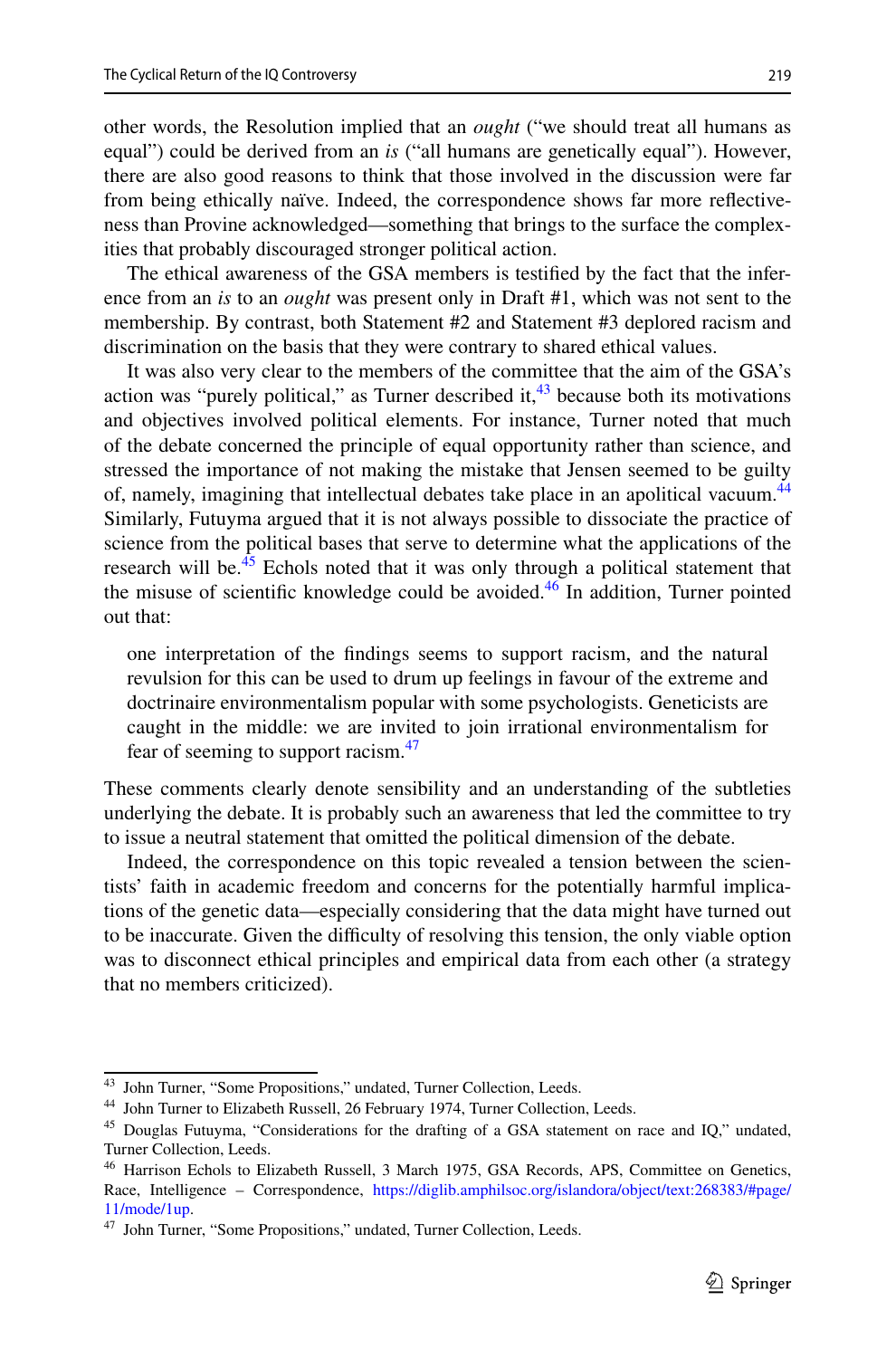An interesting consequence of pursuing impartiality was that the committee was unable to inspect the full range of implications of the stated disconnection between science and ethics. The ethical position expressed in the Resolution involved the following principle: whether or not there are signifcant genetic inequalities, this in no way alters our ideal of political equality. Thus, social policies should provide equal opportunity for all persons to realize their potential, not as members of groups, but as individuals.

One implication questions the social utility of research on the genetics of group diferences. This was suggested by Futuyma when he wrote, "it is not clear how generalizations about mean genetic diferences among social groups, if proven, would be socially useful, if we subscribe to the … principle that each individual is to be nurtured and provided with equal opportunity.<sup>48</sup> In other words, research on this topic might not be relevant to social policies at all because, regardless of what genetics research will fnd, society will continue to give equal educational opportunities to all individuals regardless of their background. This implication may not have been accepted by the GSA membership because it directly questioned how worthwhile the whole feld of quantitative behavioral genetics was.

Ultimately, the committee realized that it was not possible to write a politically meaningful or efective statement as *scientists*—and certainly not as a *scientifc society*. This sheds new light on the "burying" of the Resolution, which was probably not one of the causes of its limited impact, as Provine suggested [\(1986](#page-28-6), p. 880), but rather a *symptom* of the awareness that the committee gained throughout the process.<sup>49</sup> This is a very natural interpretation of the events if we consider that, despite the political engagement of its members, the committee produced a series of drafts that progressively separated scientifc and practical aspects, to the point that political action gave way to a statement recognizing the mere existence of disagreement among scientists on the genetics of group diferences.

## **What Can the Case of the Resolution Teach Us?**

Regarding the trajectory towards impartiality, one may wonder whether the GSA committee could have done anything diferently to make the statement more efective or meaningful for the public. In this respect, a comparison of their process with that taken by other scientifc societies in the 1960s and 1970s can be instructive.

<span id="page-21-0"></span><sup>48</sup> Douglas Futuyma, "Considerations for the drafting of a GSA statement on race and IQ," Undated, Turner Collection, Leeds.

<span id="page-21-1"></span><sup>&</sup>lt;sup>49</sup> Regarding the committee's awareness, some expressed concern that the Resolution could be misunderstood. For instance, Janice Spoford (University of Chicago) noted: "As to wider publicity, … I would like to see us be somewhat selective about what is publicized…. I suspect some wider publicity is going to be necessary inasmuch as what gets released is less likely to be distorted if it is done by us." Janice Spoford to Elizabeth Russell and Oliver Smithies, 7 April 1975, GSA Records, APS, Committee on Genetics, Race, Intelligence – Correspondence, [https://diglib.amphilsoc.org/islandora/object/text:27024](https://diglib.amphilsoc.org/islandora/object/text:270244/#page/1/mode/1up) [4/#page/1/mode/1up.](https://diglib.amphilsoc.org/islandora/object/text:270244/#page/1/mode/1up)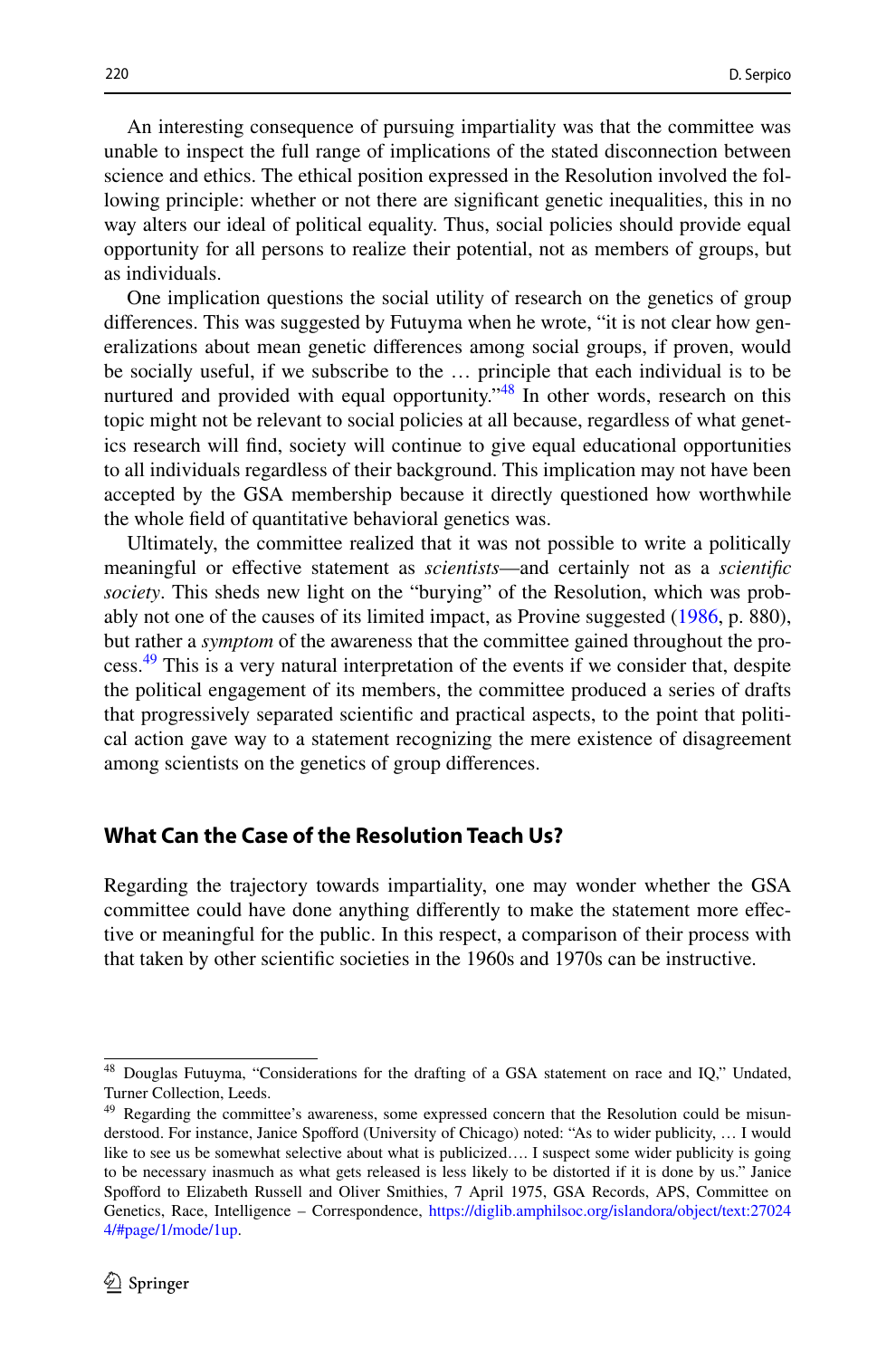The GSA was not the only scientifc society in this period that was concerned about issues at the intersection between genetics and society. The American Society of Human Genetics (ASHG) contemplated ways to engage with public debates on human populations, psychology, and biology. However, leaders of the Society were worried about achieving a consensus among members, and felt that the Society could not make any public statement in the absence of defnitive evidence or unbiased studies on the topic. As Mary Mitchell noted, they were also concerned about professional issues in legitimizing the new discipline [\(2017](#page-28-12)).

Eventually, the ASHG appointed a Social Issues Committee for exploring general social aspects relating to genetics, which eventually began to focus on genetic screening and prenatal diagnosis. In its work, the ASHG committee tried to build a wall between matters of fact and matters of value, with the aim of promoting a precise vision of the role of geneticists in society—in Mitchell's words, "a technocratic advising role and a neutral, apolitical facade"  $(2017, p. 437)$  $(2017, p. 437)$ .<sup>[50](#page-22-0)</sup> Thus, in the case of the ASHG's deliberations, the performance of political neutrality refected a rather clear political agenda.<sup>[51](#page-22-1)</sup>

By contrast, the GSA's action was motivated, from the very beginning, by the aspiration of taking an active part in the wider IQ controversy. The correspondence about the issue reveals the aims of informing educators and policymakers, countering racism, and settling the IQ controversy at all levels. In this sense, the pursuit of neutrality seems to refect no clear political agenda, apart from the mere attempt of achieving a consensus between the society's members.

Despite the political inclinations of the members of the committee, as well as the pragmatical motivation of the GSA's action, the wall between facts and values eventually had to be rebuilt. In this sense, the history of the Resolution points to the disconnection between the ultimate goal of settling sensitive debates (which perhaps cannot be other than political) and the ways in which scientifc societies are expected to function by their members, the public, and other institutions.<sup>52</sup> It may be that there was simply no way for the GSA to deliver a message with some practical (social, educational, political) efect. Although a defnitive answer to this question cannot be provided here, this is certainly an aspect that contemporary scientifc societies may wish to take into consideration in the drafting of statements like the Resolution; it is possible, that is, that taking a political stance at any level is not a viable option for scientifc societies.

Another factor involved in the limited impact of the Resolution, for which there was probably little remedy, concerns the way in which the public tends to perceive statements criticizing existing literature rather than developing alternative, positive

<span id="page-22-0"></span><sup>50</sup> Questions concerning the relationship between scientifc societies and the public extend beyond the domain of the life sciences. For instance, they relate to the attempt to enhance the awareness of mathematics in the postwar era, in which the American Mathematical Society aimed at taking a public posture to communicate the relevance of mathematics to society (see Barany [2017](#page-26-9)).

<span id="page-22-1"></span><sup>&</sup>lt;sup>51</sup> As regards the IQ controversy, the ASHG committee invited James Crow [\(1969](#page-27-19)) and Luigi Cavalli-Sforza and Walter Bodmer (1970) to write articles challenging Jensen's arguments, but the Society itself never took a collective position.

<span id="page-22-2"></span><sup>&</sup>lt;sup>52</sup> I thank an anonymous reviewer for suggesting that I explore this aspect further.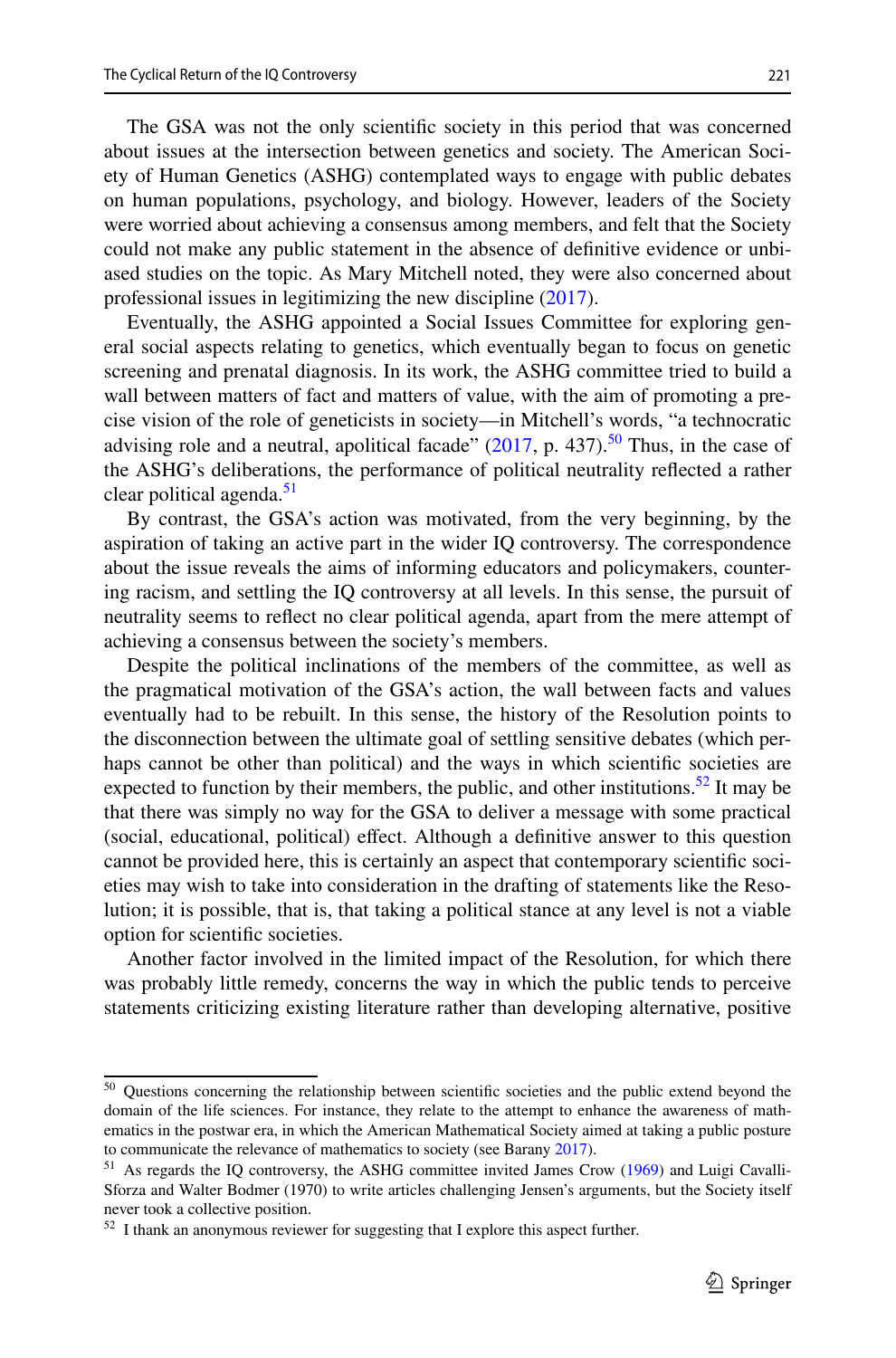proposals. As Philip Kitcher noted, criticisms or retractions do not entirely counter the force of the initial announcement and usually do not receive the same publicity [\(1997](#page-28-24), p. 302). It is plausible that the limited impact of the Resolution—as well as of other statements of the same sort—depended on such an asymmetry. By their very nature, statements by scientifc societies are often solicited by the publication of other (usually controversial) works.

Given such considerations, in trying to identify potential lessons for the future, it may be useful to focus on the following question: Is there anything that the GSA *as a scientifc society publishing a statement in response to other publications* could have done diferently?

As regards the scientifc content, apart from a brief reference to the heritability/ canalization distinction, the fnal Resolution put little emphasis on the role of the environment in shaping human psychological development—an aspect in which the public is usually very interested. The committee could have included this topic in the Resolution without loss of impartiality, as no GSA member ever denied the signifcance of the interactions between an organism and its environment. This certainly is a technical problem, but still a crucial one that may have an efect on the public's understanding of the IQ controversy in all its forms.<sup>53</sup> Even more worrisome is the absence of any discussion as to whether the human groups investigated within genetic research corresponded to "biological categories." In the Resolution, there is reference to the fact that intellectual abilities are not uniformly distributed in human populations:

All human populations have a vast store of genes in common; yet within populations, individuals difer in genes afecting many characters. Each population contains individuals with abilities far above and below the average of the group[.54](#page-23-1)

However, the concept of race itself is never questioned. This is surprising if we consider that the 1950s UNESCO's discussion ([1950](#page-29-3)[, 1952](#page-29-4)) involved major debates on the validity of the concept, attesting the importance of the problem for scientists of various backgrounds (Brattain [2007](#page-27-3)).<sup>55</sup>

Overall, given the scientifc "inclination" of the fnal Resolution (at the expense of its political connotation), one would expect more attention paid to cardinal scientifc problems like the two above. But what about the relationship between science

<span id="page-23-0"></span><sup>53</sup> One might argue that we now have much more evidence on the topic than we had in the 1970s, so that we cannot blame the GSA for not having addressed the problem. However, work on genetic interactions dates back to the early twentieth century; for example, see Bateson ([1909\)](#page-26-10); Carlborg and Haley [\(2004](#page-27-20)); Cordell [\(2002](#page-27-21)). Genotype-environment interactions were well established and discussed with respect to the study of norms of reaction and within discussions on the limitations of quantitative genetics; for example, Dobzhansky ([1955\)](#page-27-22); Lewontin [\(1974](#page-28-14)); see also Fuller et al. ([2005\)](#page-27-23); Nelson ([2013\)](#page-28-25); Paul [\(1998](#page-28-16)); Serpico [\(2020](#page-29-20)).

<span id="page-23-1"></span><sup>&</sup>lt;sup>54</sup> Elizabeth Russell, "Statement of GSA Members on Heredity, Race, and IQ," undated, Turner Collection, Leeds.

<span id="page-23-2"></span><sup>&</sup>lt;sup>55</sup> For recent statements on this topic from scientific societies, see ASHG [\(2018](#page-26-4)), Fuentes et al. ([2019\)](#page-27-24). For a critical review on this topic, see James and Burgos ([2020\)](#page-28-26).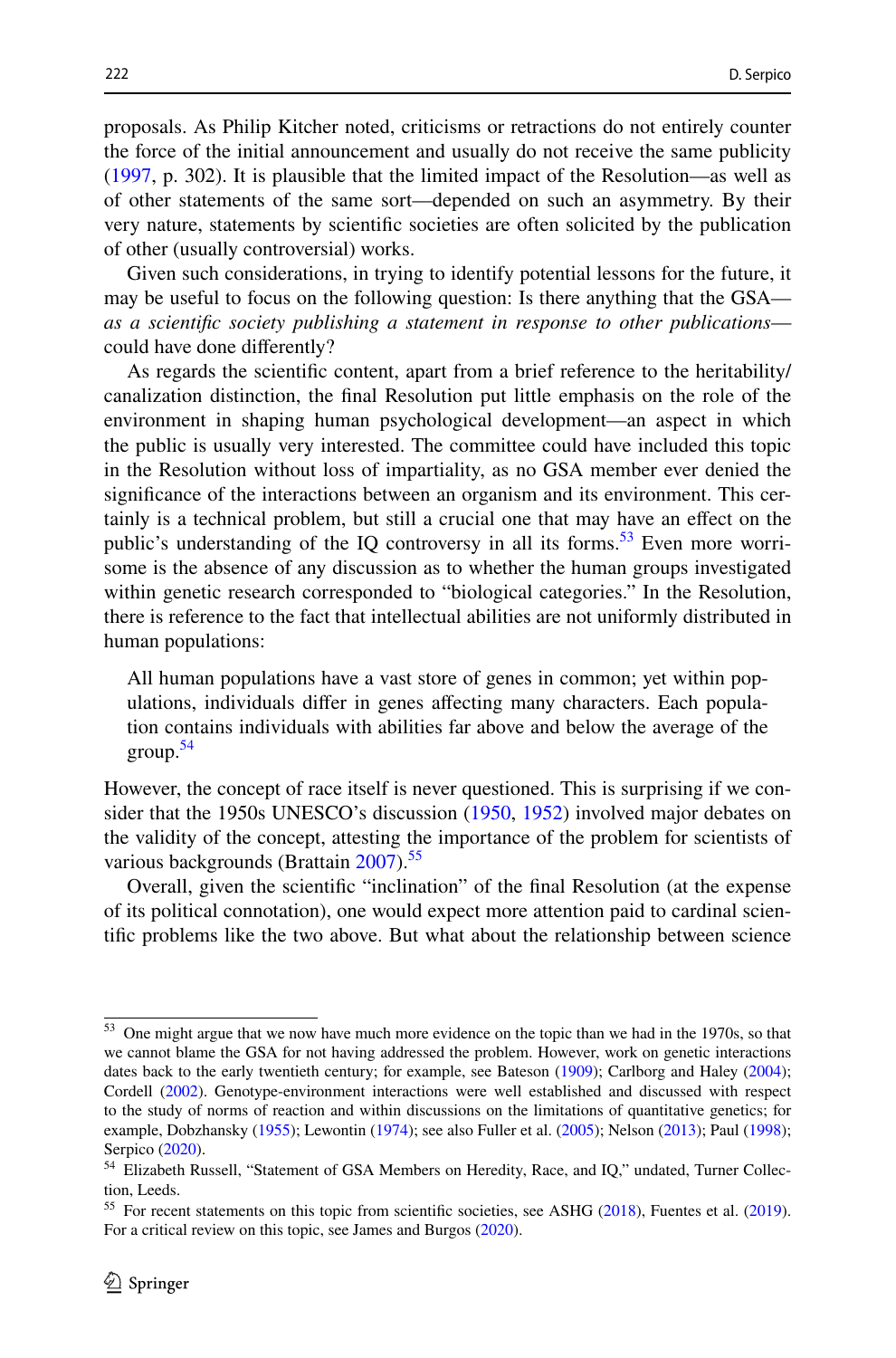and politics? It is worth mentioning that the very meaning of the two terms was never explicitly discussed in the correspondence, although many scholars wrote extensively about the ethical, social, and political implications of genetic fndings. It is plausible that the writers attempted to keep scientifc and political aspects separate from each other in order to avoid the politically loaded overtones that usually characterized the work of scholars who were personally involved in the IQ controversy. This is attested, for instance, by the fact that no member of the committee was inclined to support the hereditarian view, and yet only Echols advocated making a strong statement to this effect (see Provine [1979](#page-28-7), p. 23).

As I have shown, the correspondence between the GSA members favored an even stronger disconnection between the ethical and scientifc aspects of the controversy. However, by pursuing such a disconnection, the Resolution was unable to uncover ways in which non-scientifc values can afect empirical research. For example, whether IQ tests measure intelligence is a technical question concerning construct validity in psychometrics (Cianciolo and Sternberg [2008\)](#page-27-25). However, it also depends on how one defnes intelligence and which cognitive abilities are considered relevant for such a trait, and thus involves perspectival, cultural, and social elements (Richardson [2000](#page-28-27); Sternberg and Grigorenko [2004](#page-29-21)). Likewise, the partitioning of humans into distinct groups can depend on pre-scientifc, interest-relative, or even biased interpretations of what matters as a group-defning characteristic (for example, skin color, culture, or geographical factors).

A full exploration of the relationship between values and science is beyond the aims of this paper.<sup>56</sup> However, it should be noted that philosophical debates on this topic in the 1970s were not as developed as they are today (although this is an aspect that Douglas Futuyma, for instance, suggested considering). Contemporary scientifc societies certainly have more resources than the GSA did several decades ago.

These considerations suggest that scientifc research and fndings are neither disconnected from their *motivations,* nor from their *efects*. In a sense, scientifc research always involves some political factors, and a clear-cut distinction between science and politics can be elusive (if not misleading) in some contexts. As some GSA members suggested in their correspondence on this topic, the very choice to investigate the relationship between IQ and genetics across human populations may refect specifc political beliefs.

One fnal aspect that the Resolution could have discussed more is the responsibility of scientists. The document fails to emphasize the essential need to ensure the highest standards of quality, precision, and reliability of scientifc research on this topic.<sup>57</sup> The GSA could also have noted that scientists working in this area have a duty to prove not only that their work will have *positive efects* on society, that is,

<span id="page-24-0"></span><sup>56</sup> For classical works in this area, see Douglas ([2009\)](#page-27-26), Laudan [\(1984](#page-28-28)), and Longino [\(1996](#page-28-29)).

<span id="page-24-1"></span><sup>57</sup> Some scholars have lamented that this requirement is inappropriate. For instance, Gottfredson ([2007\)](#page-27-27) argued that it represents an attempt to suppress research that might produce politically-socially challenging results, and that all studies should be held to high standards. Although research quality is an ideal that every researcher should pursue, requiring higher standards in this feld may be a cost worth paying if one considers the potential harm of social policies based on inadequate or biased data; see Hunt and Carlson ([2007b\)](#page-27-28); Callier and Bonham ([2015\)](#page-27-29).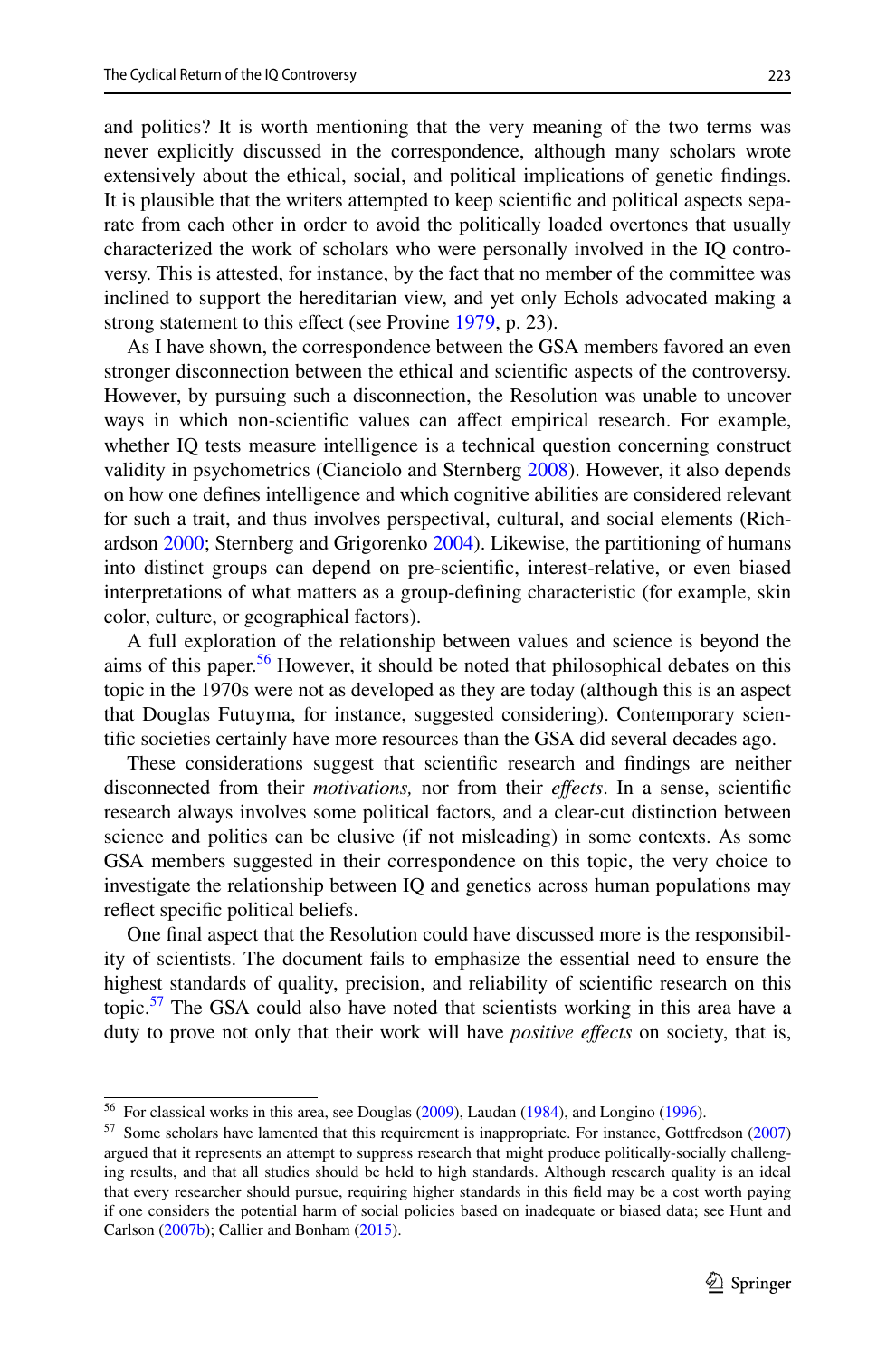will help people achieve their full potential (Hunt and Carlson [2007a\)](#page-27-30), but also that empirical fndings will have no *negative efects,* that is, will not increase racist feelings and discrimination[.58](#page-25-0) The GSA ought to have taken a clearer and sharper position on this point.

## **Conclusion**

In this paper, I delineated the three-year process that shaped the "Resolution of Genetics, Race, and Intelligence" published by the Genetics Society of America in 1976. I also outlined the main motivations behind the GSA's action and discussed the reasons for its failure to achieve its aim of settling the IQ controversy. I made the case that the limited impact of the Resolution mostly depended on the scientifc and political impartiality of the fnal version, which refected a shift in the aims of the committee due to the extensive controversies that surrounded the GSA's action. In its early stages, the document was a statement written by scientists for public consumption. At the end of the process, however, the Resolution turned into a report on scientists' disagreement on the genetics of group diferences. The public impact of a statement of this sort is naturally limited in comparison to the impact the earlier versions might have had.

The cautious tones and impartiality made it hard to see the very meaningfulness of the Resolution*.* In retrospect, defending some specifc scientifc ideas and taking a political stance would probably have been necessary in order to make the statement as impactful as expected. However, as the correspondence between the society's members attests, many believed that this was outside the capacities of a scientific society like the GSA. This is even more telling if we consider the marked political inclination and sensibility of the members of the committee.

In this sense, the history of the Resolution is particularly enlightening as regards attempts to settle debates at the crossroad of science, ethics, and politics. It is only by looking at the history of the whole afair that we can appreciate the importance of the GSA's participation—including its failure—in debates on genetics, intelligence, and human populations, and possibly beyond.

**Acknowledgements** This work has been supported by the British Society for the History of Science and by the University of Genoa. I wish to thank John R. G. Turner and Gregory Radick for encouraging me to undertake this research as well as for the engaging discussions we had since my Visiting Fellowship at the University of Leeds. For their important assistance, I thank Karen Sayers and the staff of the University of Leeds Library Special Collections as well as Joe DiLullo from the American Philosophical Society Library in Philadelphia. Finally, I thank Elisa Frasnelli, Jonathan Kaplan, Valentina Petrolini, Gregory Radick, John R. G. Turner, Marco Viola, two anonymous reviewers, and the Editors of this journal for their feedback and comments on various versions of this manuscript.

**Funding** Open access funding provided by Università degli Studi di Genova within the CRUI-CARE Agreement. This work has been supported by the British Society for the History of Science and by the University of Genoa. The funding sources had no role other than fnancial support.

<span id="page-25-0"></span><sup>&</sup>lt;sup>58</sup> For discussions on scientists' responsibility, see Douglas [\(2003](#page-27-31)), Kitcher ([1997,](#page-28-24) [2001\)](#page-28-30).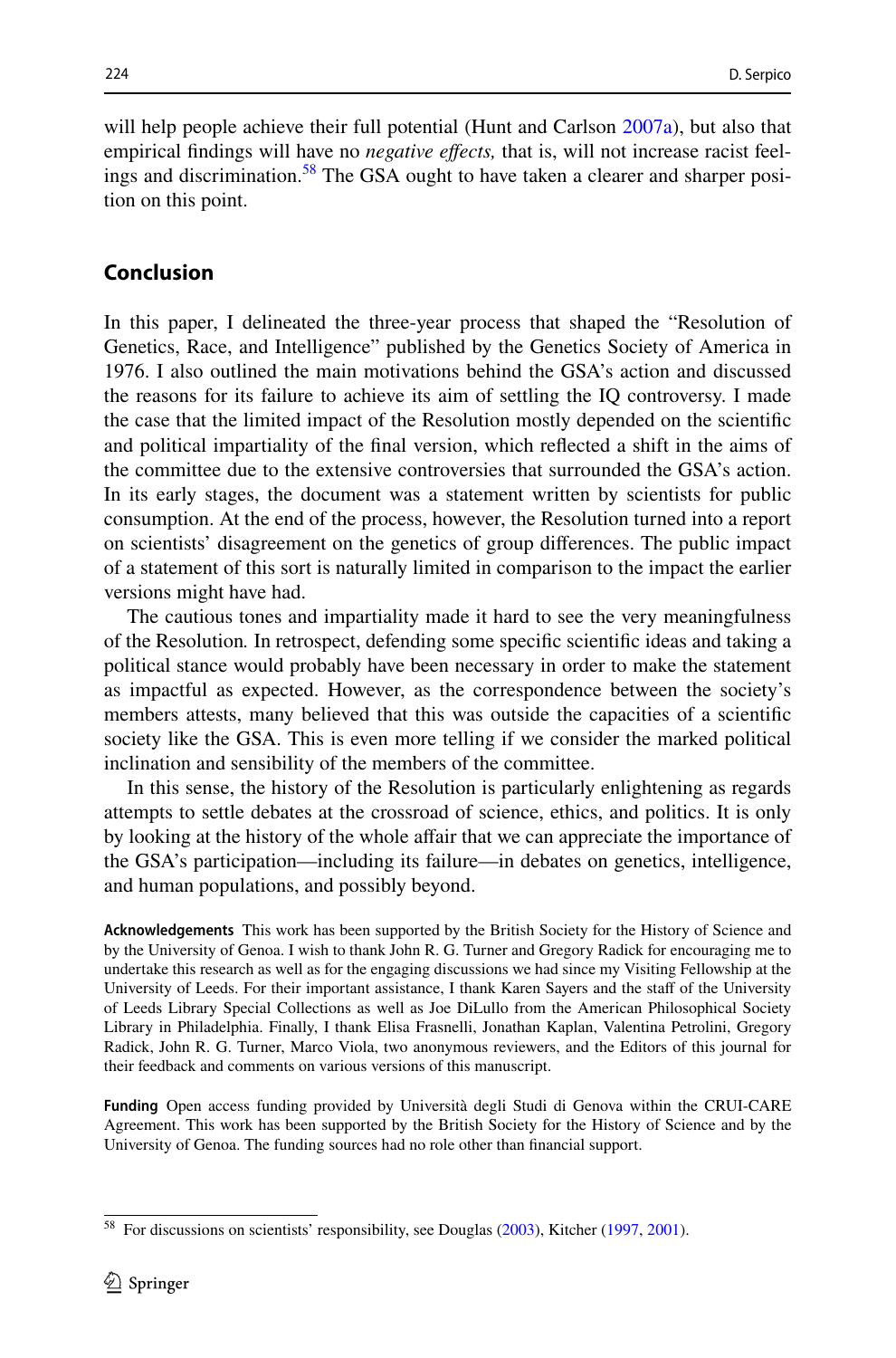**Data Availability** The materials reviewed in this paper are accessible at the University of Leeds Library, Special Collections (MS 2044, see [https://explore.library.leeds.ac.uk/special-collections-explore/510877/](https://explore.library.leeds.ac.uk/special-collections-explore/510877/john_r_g_turner_collection?query=john%20turner&browseQuery=Search&resultOffset=1) [john\\_r\\_g\\_turner\\_collection?query=john%20turner&browseQuery=Search&resultOfset=1,](https://explore.library.leeds.ac.uk/special-collections-explore/510877/john_r_g_turner_collection?query=john%20turner&browseQuery=Search&resultOffset=1) particularly MS 2044/1/3/14, box 11) and at the Genetics Society of America Records, American Philosophical Society Library, Philadelphia, Pennsylvania (Mss.575.06.G28p, see [https://search.amphilsoc.org/collections/](https://search.amphilsoc.org/collections/view?docId=ead/Mss.575.06.G28p-ead.xml) [view?docId=ead/Mss.575.06.G28p-ead.xml](https://search.amphilsoc.org/collections/view?docId=ead/Mss.575.06.G28p-ead.xml)). The materials archived at the University of Leeds are reproduced with the permission of Special Collections, Leeds University Library. Permission for quoting private letters and documents was kindly provided by the following rights holders: Catherine Crow Rasmussen, Laura Crow, and Frank Crow, descendants of James F. Crow (Professor Emeritus, Laboratory of Genetics, University of Wisconsin, US); Robert G. Fowler (Professor Emeritus, Department of Biological Sciences, San Jose State University, US); Douglas J. Futuyma (Distinguished Professor of Ecology and Evolution, Stony Brook University, US); Thomas G. Gregg (Professor Emeritus, Zoology Department, Miami University, US); Richard C. Lewontin (Alexander Agassiz Professor Emeritus, Harvard University, US); Jack Russell, Jim Russell, and Ellen Gilmore, descendants of Elizabeth S. Russell (The Jackson Laboratory, US); John R. G. Turner (Emeritus Professor, School of Biology, University of Leeds, UK); Evelyn M. Witkin (Barbara McClintock Professor of Genetics, Emerita, Rutgers, the State University of New Jersey, US).

#### **Declarations**

**Confict of interest** The author declares that he has no confict of interest.

**Open Access** This article is licensed under a Creative Commons Attribution 4.0 International License, which permits use, sharing, adaptation, distribution and reproduction in any medium or format, as long as you give appropriate credit to the original author(s) and the source, provide a link to the Creative Commons licence, and indicate if changes were made. The images or other third party material in this article are included in the article's Creative Commons licence, unless indicated otherwise in a credit line to the material. If material is not included in the article's Creative Commons licence and your intended use is not permitted by statutory regulation or exceeds the permitted use, you will need to obtain permission directly from the copyright holder. To view a copy of this licence, visit [http://creativecommons.org/licen](http://creativecommons.org/licenses/by/4.0/) [ses/by/4.0/](http://creativecommons.org/licenses/by/4.0/).

#### **References**

- <span id="page-26-2"></span>AAAS: American Association for the Advancement of Science. 1967. "Racial Studies: Academy States Position on Call for New Research." *Science* 158(3803): 892–893.
- <span id="page-26-1"></span>AAAS Committee on Science in the Promotion of Human Welfare. 1963. "Science and the Race Problem." *The Quarterly Review of Biology* 38(4): 366–371.
- <span id="page-26-0"></span>Adams, R. 2019. "Cambridge College Sacks Researcher over Links with Far Right," 1 May 2019. *The Guardian*, [https://www.theguardian.com/education/2019/may/01/cambridge-university-college](https://www.theguardian.com/education/2019/may/01/cambridge-university-college-dismisses-researcher-far-right-links-noah-carl)[dismisses-researcher-far-right-links-noah-carl.](https://www.theguardian.com/education/2019/may/01/cambridge-university-college-dismisses-researcher-far-right-links-noah-carl)
- <span id="page-26-3"></span>APA: American Psychological Association. 2001. *Resolution Against Racism and in Support of the Goals of the 2001 UN World,* <https://www.apa.org/about/policy/racism>.
- <span id="page-26-4"></span>ASHG: American Society of Human Genetics. 2018. "ASHG Denounces Attempts to Link Genetics and Racial Supremacy." *American Journal of Human Genetics* 103(5): 636.
- <span id="page-26-8"></span>Bailey, R. C. 1997. "Hereditarian Scientifc Fallacies." *Genetica* 99(2–3): 125–133.
- <span id="page-26-5"></span>Bangham, J. 2015. "What Is Race? UNESCO, Mass Communication and Human Genetics in the Early 1950s." *History of the Human Sciences* 28(5): 80–107.
- <span id="page-26-9"></span>Barany, M. J. 2017. "The World War II Origins of Mathematics Awareness." *Notices of the American Mathematical Society* 64(4): 363–367.

<span id="page-26-10"></span>Bateson, W. 1909. *Mendel's Principles of Heredity*. Cambridge, UK: Cambridge University Press.

- <span id="page-26-7"></span>Bliss, C. 2018. *Social by Nature: The Oromise and Peril of Sociogenomics*. Palo Alto, CA: Stanford University Press.
- <span id="page-26-6"></span>Block, N. 1995. "How Heritability Misleads About Race." *Cognition* 56(2): 99–128.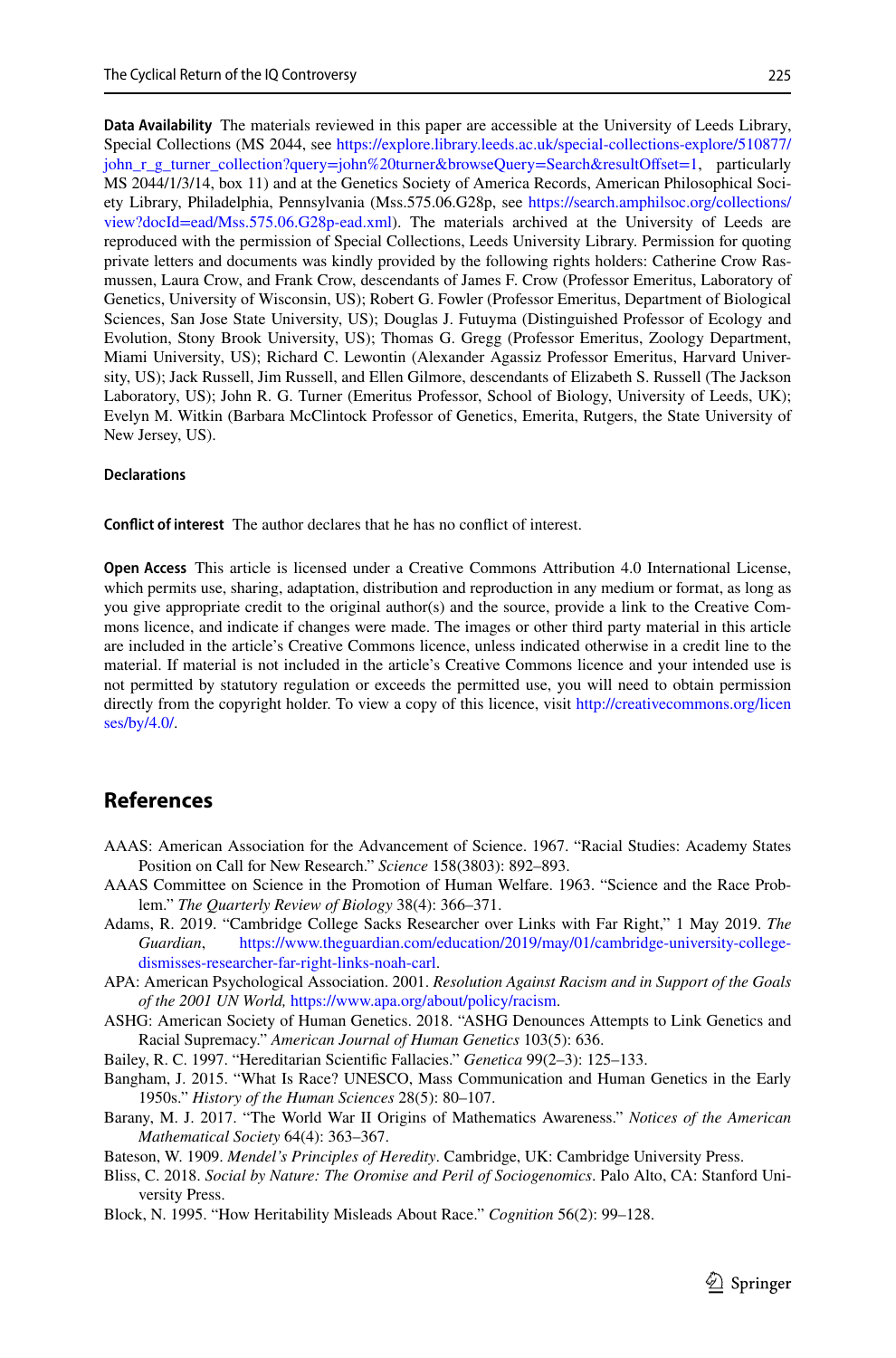- <span id="page-27-18"></span>Bradshaw, A. D. 1965. "Evolutionary Signifcance of Phenotypic Plasticity in Plants." *Advances in Genetics* 13(1): 115–155.
- <span id="page-27-3"></span>Brattain, M. 2007. "Race, Racism, and Antiracism: UNESCO and the Politics of Presenting Science to the Postwar Public." *The American Historical Review* 112(5): 1386–1413.
- <span id="page-27-8"></span>Burt, C. 1966. "The Genetic Determination of Diferences in Intelligence: A Study of Monozygotic Twins Reared Together and Apart." *British Journal of Psychology* 57(1–2): 137–153.
- <span id="page-27-29"></span>Callier, S. L,, and V. L Bonham. 2015. "Taking a Stand: The Genetics Community's Responsibility for Intelligence Research." *Hastings Center Report* 45(S1): S54–S58.
- <span id="page-27-20"></span>Carlborg, O., and C. S. Haley. 2004. "Epistasis: Too Often Neglected in Complex Trait Studies?" *Nature Reviews. Genetics* 5(8): 618–625.

<span id="page-27-11"></span>Cavalli-Sforza, L. L, and W. F. Bodmer. 1970. "Intelligence and Race." *Scientifc American* 223: 19–29.

- <span id="page-27-25"></span>Cianciolo, A. T., and R. J. Sternberg. 2008. *Intelligence: A Brief History*. New York: Blackwell.
- <span id="page-27-7"></span>Colman, A. M. 2016. "Race Diferences in IQ: Hans Eysenck's Contribution to the Debate in the Light of Subsequent Research." *Personality and Individual Diferences* 103: 182–189.
- <span id="page-27-21"></span>Cordell, H. J. 2002. "Epistasis: What It Means, What It Doesn't Mean, and Statistical Methods to Detect It in Humans." *Human Molecular Genetics* 11(20): 2463–2468.
- <span id="page-27-19"></span>Crow, J. 1969. "Genetic Theories and Infuences: Comments on the Value of Diversity." *Harvard Educational Review* 39(2): 301–309.
- <span id="page-27-2"></span>Cubelli, R. 2010. *Comunicato Stampa, Associazione Italiana di Psicologia*, [https://www.aipass.org/sites/](https://www.aipass.org/sites/default/files/COMUNICATO%20STAMPA%20QI.doc) [default/fles/COMUNICATO%20STAMPA%20QI.doc.](https://www.aipass.org/sites/default/files/COMUNICATO%20STAMPA%20QI.doc)
- <span id="page-27-4"></span>Daniels, N. 1973. "The Smart White Man's Burden: An Analysis of the Proposition That Poor Blacks Are Polluting the National Gene Pool." *Harper's Magazine*, 247(1481): 24–28, 32, 34, 40.
- <span id="page-27-12"></span>DeFries, J. C. 1972. "Reply to Professor Jensen." In *Genetics, Environment, and Behavior: Implications for Educational Policy*, eds. L. Ehrman, G. S. Omenn, and E. Caspari, 24–25. New York and London: Academic Press.
- <span id="page-27-6"></span>Devlin, B., S. E. Fienberg, D. P. Resnick, and K. Roede (eds.). 1997. *Intelligence, Genes, and Success: Scientists Respond to The Bell Curve*. Berlin: Springer.
- <span id="page-27-22"></span>Dobzhansky, T. 1955. *Evolution, Genetics, and Man*. New York: Wiley.
- <span id="page-27-26"></span>Douglas, H. E. 2009. *Science, Policy, and the Value-free Ideal*. Pittsburgh, PA: University of Pittsburgh Press.
- <span id="page-27-31"></span>Douglas, HE. 2003. "The Moral Responsibilities of Scientists (Tensions Between Autonomy and Responsibility)." *American Philosophical Quarterly* 40(1): 59–68.
- <span id="page-27-15"></span>Downes, S. M. & Matthews, L. 2019. Heritability. In E. N. Zalta (Ed.) *The Stanford Encyclopedia of Philosophy*, [https://plato.stanford.edu/archives/win2019/entries/heredity.](https://plato.stanford.edu/archives/win2019/entries/heredity)
- <span id="page-27-10"></span>Eysenck, H. J. 1971. *Race, Intelligence and Education*. London: Temple Smith.
- <span id="page-27-9"></span>Eysenck, H. J., and L. J. Kamin. 1981. *Intelligence: The Battle for the Mind*. London: Palgrave Macmillan.
- <span id="page-27-14"></span>Flew, A. 1973. "The Jensen Uproar." *Philosophy* 48(183): 63–69.
- <span id="page-27-24"></span>Fuentes, A., R. R. Ackermann, S. Athreya, et al. 2019. "AAPA Statement on Race and Racism." *American Journal of Physical Anthropology* 169(3): 400–402.
- <span id="page-27-23"></span>Fuller, T, S. Sarkar, and D. Crews. 2005. "The Use of Norms of Reaction to Analyze Genotypic and Environmental Infuences on Behavior in Mice and Rats." *Neuroscience & Biobehavioral Reviews* 29(3): 445–456.
- <span id="page-27-27"></span>Gottfredson, L. S. 2007. "Applying Double Standards to 'Divisive' Ideas: Commentary on Hunt and Carlson (2007)." *Perspectives on Psychological Science* 2(2): 216–220.
- <span id="page-27-16"></span>Gottlieb, G. 1995. "Some Conceptual Defciencies in 'Developmental' Behavior Genetics." *Human Development* 38(3): 131–141.
- <span id="page-27-5"></span>Gould, S. J. 1981. *The Mismeasure of Man*. New York: Norton & Company.
- <span id="page-27-17"></span>Grifths, P. E. 2002. "What is Innateness?" *The Monist* 85(1): 70–85.
- <span id="page-27-0"></span>Herrnstein, R. J. 1971. IQ. *Atlantic Monthly* (September), pp. 43–64.
- <span id="page-27-1"></span>Herrnstein, R. J., and C. Murray. 1994. *The Bell Curve: Intelligence and Class Structure in American Life*. New York: Free Press.
- <span id="page-27-13"></span>Hirsch, J. 1975. "Jensenism: The Bankruptcy of 'Science' Without Scholarship 1." *Educational Theory*  $25(1)$ : 3–27.
- <span id="page-27-30"></span>Hunt, E, and J. Carlson. 2007a. "Considerations Relating to the Study of Group Diferences in Intelligence." *Perspectives on Psychological Science* 2(2): 194–213.
- <span id="page-27-28"></span>Hunt, E., and J. Carlson. 2007b. "Reply to Commentators." *Perspectives on Psychological Science* 2(2): 224–226.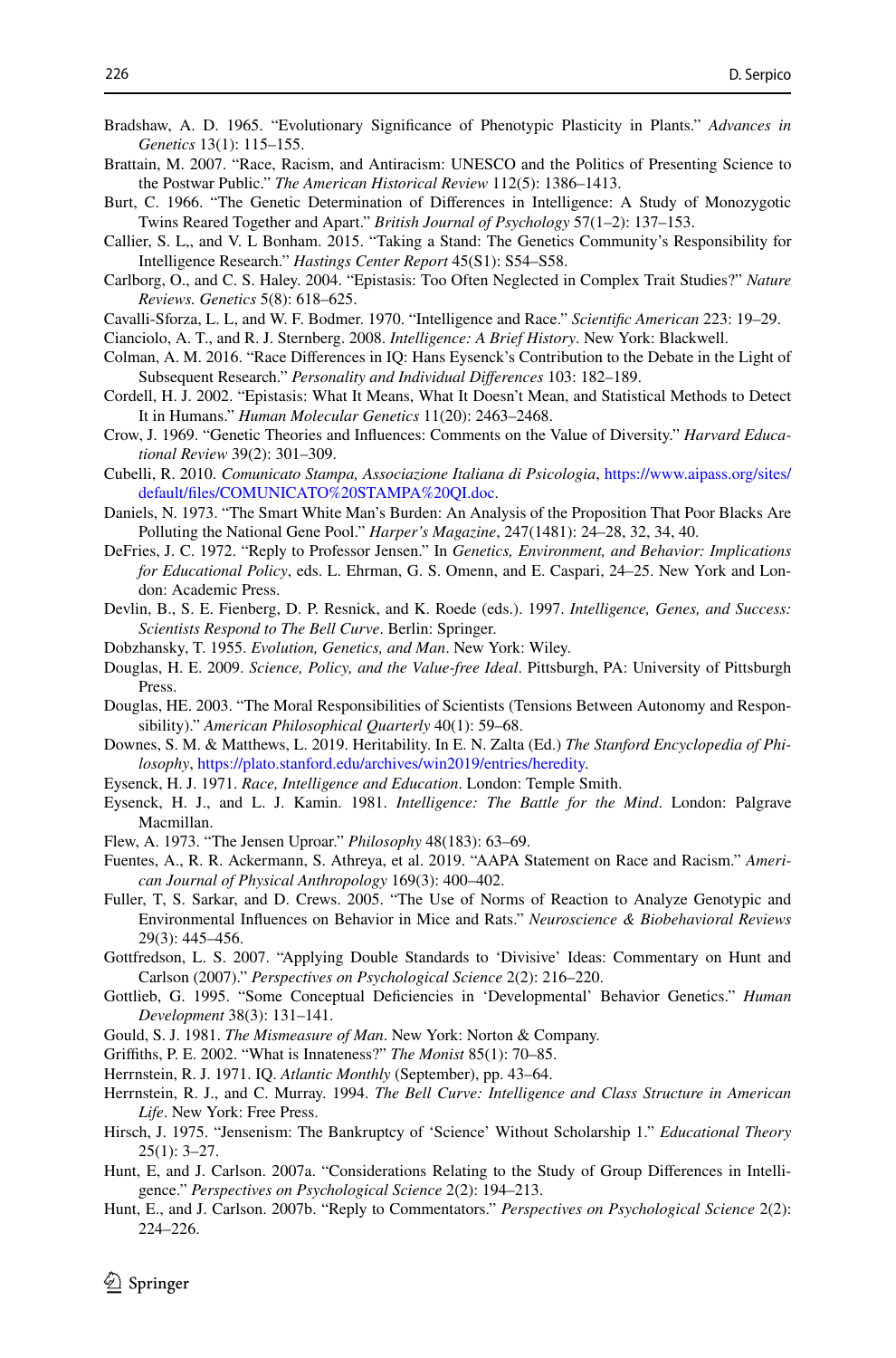- <span id="page-28-26"></span>James, M., & A. Burgos. 2020. "Race." In *The Stanford Encyclopedia of Philosophy*, ed. E. N. Zalta, <https://plato.stanford.edu/archives/sum2020/entries/race>.
- <span id="page-28-0"></span>Jensen, A. R. 1969. "How Much Can We Boost IQ and Scholastic Achievement." *Harvard Educational Review* 39(1): 1–123.
- <span id="page-28-13"></span>Jensen, A. R. 1972. *Genetics and Education*. New York: Harper & Row.
- <span id="page-28-15"></span>Kamin, L. J. 1974. *The Science and Politics of I.Q*. Potomac, MD: Lawrence Erlbaum.
- <span id="page-28-19"></span>Kaplan, J. M. 2015. "Race, IQ, and the Search for Statistical Signals Associated With So-called 'X' factors: Environments, Racism, and the 'Hereditarian Hypothesis.'" *Biology & Philosophy* 30(1): 1–17.
- <span id="page-28-8"></span>Kevles, D. J. 1985. *In the Name of Eugenics: Genetics and the Uses of Human Heredity*. Berkeley: University of California Press.
- <span id="page-28-24"></span>Kitcher, P. 1997. "An Argument About Free Inquiry." *Noûs* 31(3): 279–306.
- <span id="page-28-30"></span>Kitcher, P. 2001. *Science, Truth, and Democracy*. Oxford: Oxford University Press.
- <span id="page-28-4"></span>Lally, C. 2018. Cambridge Dons Revolt Over 'Racist' Fellow's Role. *The Times*, [https://www.thetimes.](https://www.thetimes.co.uk/article/cambridge-dons-revolt-over-racist-fellow-s-role-3gfnjrjsh) [co.uk/article/cambridge-dons-revolt-over-racist-fellow-s-role-3gfnjrjsh.](https://www.thetimes.co.uk/article/cambridge-dons-revolt-over-racist-fellow-s-role-3gfnjrjsh)
- <span id="page-28-28"></span>Laudan, L. 1984. *Science and Values: The Aims of Science and Their Role in Scientifc Debate*. Berkley: University of California Press.
- <span id="page-28-1"></span>Levin, M. 1997. *Why Race Matters. Race Diferences and What They Mean*. Westport, CT: Praeger Publishers.
- <span id="page-28-9"></span>Lewontin, R. C. 1970. "Race and Intelligence." *Bulletin of the Atomic Scientists* 26(3): 2–8.
- <span id="page-28-14"></span>Lewontin, R. C. 1974. "Annotation: The Analysis of Variance and the Analysis of Causes." *American Journal of Human Genetics* 26(3): 400–411.
- <span id="page-28-29"></span>Longino, H. E. 1996. "Cognitive and Non-cognitive Values in Science: Rethinking the Dichotomy." In *Feminism, Science, and the Philosophy of Science,* (eds.) L. N. Nelson and J. Nelson, 39–58. Berlin: Kluwer Academic Publishers.
- <span id="page-28-2"></span>Lynn, R. 2008. *The Global Bell Curve: Race, IQ, and Inequality Worldwide*. Augusta: Washington Summit Publishers.
- <span id="page-28-3"></span>Lynn, R. 2010. "In Italy, North-South Diferences in IQ Predict Diferences in Income, Education, Infant mortality, Stature, and Literacy." *Intelligence* 38(1): 93–100.
- <span id="page-28-5"></span>Meredith, R. 2018. "Calls to Revoke 'Sexist' Ulster University Professor." *BBC News,* [https://www.bbc.](https://www.bbc.co.uk/news/uk-northern-ireland-43043242) [co.uk/news/uk-northern-ireland-43043242](https://www.bbc.co.uk/news/uk-northern-ireland-43043242).
- <span id="page-28-22"></span>Mertens, T. R. 1978. "Genetic Engineering and Genetics Education." *The American Biology Teacher* 40(2): 77–110.
- <span id="page-28-23"></span>Milkman, R. 1978. "A Simple Exposition of Jensen's Error." *Journal of Educational Statistics* 3(3): 203–208.
- <span id="page-28-12"></span>Mitchell, M. X. 2017. "Screening Out Controversy: Human Genetics, Emerging Techniques of Diagnosis, and the Origins of the Social Issues Committee of the American Society of Human Genetics, 1964–1973." *Journal of the History of Biology* 50(2): 425–456.
- <span id="page-28-25"></span>Nelson, R. M., M. E. Pettersson, and O. Carlborg. 2013. "A Century After Fisher: Time for a New Paradigm in Quantitative Genetics." *Trends in Genetics* 29(12): 669–676.
- <span id="page-28-11"></span>Newman, H, R. Freeman, and K. Holzinger. 1937. *Twins: A Study of Heredity and Environment*. Chicago: University of Chicago Press.
- <span id="page-28-20"></span>Oftedal, G. 2005. "Heritability and Genetic Causation." *Philosophy of Science* 72(5): 699–709.
- <span id="page-28-18"></span>Page, E. B. 1972. "Resolution on Scientifc Freedom Regarding Human Behaviour and Heredity." *American Psychologist* 27(7): 660–661.
- <span id="page-28-21"></span>Palmer, A. R. 1994. "Fluctuating Asymmetry Analyses: A Primer." In *Developmental Instability: Its Origins and Evolutionary Implications,* ed. T. A. Markon, 335–364. Dordrecht: Springer.
- <span id="page-28-17"></span>Panofsky, A. 2014. *Misbehaving Science: Controversy and the Development of Behavior Genetics*. Chicago, IL: University of Chicago Press.
- <span id="page-28-16"></span>Paul, D. B. 1998. *The Politics of Heredity: Essays on Eugenics, Biomedicine, and the Nature-Nurture Debate*. Albany, NY: State University of New York Press.
- <span id="page-28-7"></span>Provine, W. B. 1979. "Genetics, Race, and Intelligence: The Genetics Society of America Resolution." *Cornell Review* 6: 21–34.
- <span id="page-28-6"></span>Provine, W. B. 1986. "Geneticists and Race." *American Zoologist* 26(3): 857–888.
- <span id="page-28-27"></span>Richardson, K. 2000. *The Making of Intelligence*. New York: Columbia University Press.
- <span id="page-28-10"></span>Rose, S, L. J. Kamin, and R. C. Lewontin. 1984. *Not in Our Genes: Biology, Ideology and Human Nature*. New York: Pantheon Books.